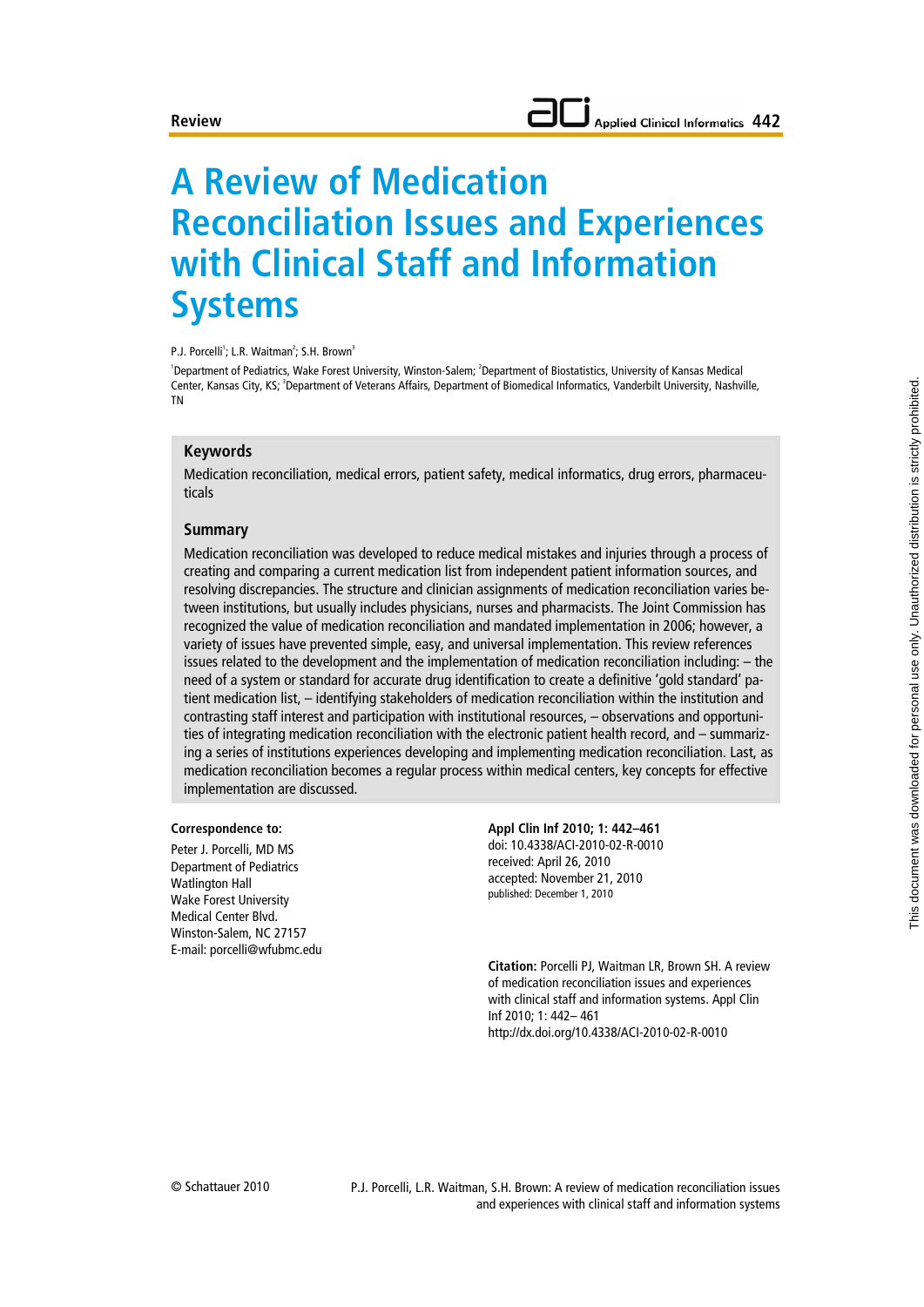### **Introduction**

The Institute of Medicine report "To Err Is Human" described medical errors as a significant source of patient injury [1] and prompted the medical community to develop ideas and evaluate processes to reduce medical errors and patient injuries [2]. Medication errors are a leading cause of patient injury; the 7,000 medication related deaths per year are more than all US annual workplace-injury related deaths [3]. Medication reconciliation is defined by The Joint Commission as "the process of comparing a patient's medication orders to all of the medications that the patient has been taking … to avoid medication errors such as omissions, duplications, dosing errors, or drug interactions and should be performed at every transition of care" [4], and was developed specifically as to reduce errors in health care. Initial descriptions of medication reconciliation were presented in 2003 by Pronovost et al. [5], but variations of reconciliation as part of history-taking have been practiced for years, from Dr. Smith quizzing his patients about medications taken at home to inclusion of a pharmacist on rounds with the medical team [6, 7] to review patient medication lists or offer advice for medication decisions [8]. In 2005 medication reconciliation was identified as a National Patient Safety Goal by The Joint Commission [9], requiring institutions to develop and implement medication reconciliation as an active process to be evaluated during regular Joint Commission on-site surveys [10].

Several factors explain why medication reconciliation in the hospital environment is a complicated, challenging task for health care providers whose patients have complex disease states and numerous medications. As healthcare institutions across the country transition to electronic patient record systems, the current state of development presents an opportune environment for institutions to implement medication reconciliation as part of their overall patient health and safety strategy [11]. This report reviews concepts and justification to implement medication reconciliation, discusses the need for accurate medication identification, summarizes institutions development and evaluation of medication reconciliation, and offers common ideas and themes for an effective program.

### **Background**

Organizational culture and clinical factors have emerged during recent years emphasizing the need to create medication reconciliation procedures and integrate them into daily clinical workflow. These factors include increased development and sale of new and combination prescription and over-the-counter drugs: the most recent Approved Drug Products Electronic Orange Book includes over 25,320 medication listings [12]. Second, with new pharmaceuticals comes the recognition of brand and generic drug names that are similar to and confused with medications for other indications: a 68 year old man presented with increased prothrombin and partial thromboplastin times and spontaneous hemorrhagic syndrome after receiving Previscan (fluindione), a vitamin K antagonist, instead of the desired medication for benign prostatic hypertrophy, Permixon [13]. Third, there is emerging a progressively aging population taking a greater number of medications which require different, complex timing schedules: one recent description of pharmaceutical use in community dwelling older patients 77.5±8.7 years of age (mean±1SD) showed an average of 9.6±4.1 medications per person [14]. Fourth, the growing elderly population may present with physical and intellectual impairments, some with significant degrees of dementia [15]. Corsonello et al. described drug adherence during hospital admissions in 690 elderly patients over 64 years old. 312 patients, or 45%, reported taking more than five medications per day and about half, 347 patients, were dependent or needed assistance taking their medication. There were 433 patients (63%) taking at least one medication more than once per day and 148 (21%) taking at least one medication less than once per day [16].

Given the numerous medications some patients take, the complexity of medication regimes, and the potential for injury due to errors, one might assume that a concept as basic as the clinical staff having an accurate and complete listing of medications their patients are receiving would be considered a given for safe, complete medical care. However a review of the literature shows current practice fails to achieve this basic goal. Cornish et al. evaluated medication discrepancies at hospital

© Schattauer 2010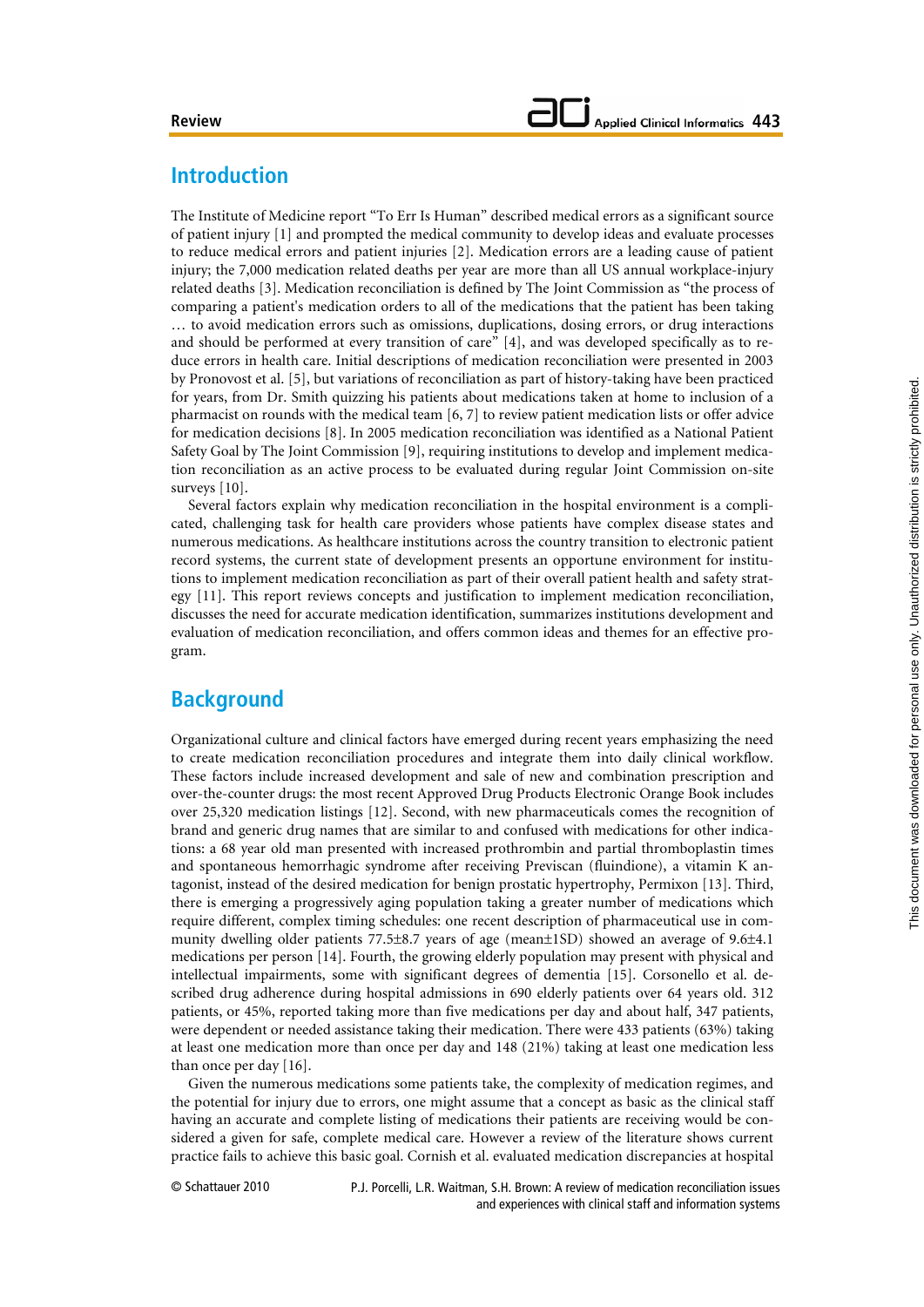admission for elderly patients with an average age of 77±10 years who were taking at least four medications at home [17]. Pharmacists reviewed the admission medication orders and noted that for 151 patients 53.9% had at least one medication discrepancy with an overall rate of 0.93 per patient (140 medication discrepancies). The most common error was an omission of a home medication during hospitalization, with cardiovascular and central nervous system medications missed most often. While 64% of the discrepancies were felt not to cause harm, 32% were judged as having potential to cause harm and 5.7% (8 discrepancies) were assessed for the potential to cause severe discomfort or clinical deterioration. For example, one patient's home prednisone medication was not reviewed at admission and not continued during hospitalization, while two additional patients continued taking personal supplies of non-steroidal anti-inflammatory medications during their hospitalization without their physician's knowledge.

Tam et al. performed a systematic review of 22 studies evaluating medical history errors at the time of admission and noted that medication errors were present in up to 67% of the 3755 patient cases reviewed [18]; this range increased to 83% when nonprescription drugs were included in the analysis. Omission of a home medication not continued during hospitalization was the most common error. They also noted significant heterogeneity of methods to collect medication histories and conduct medication reconciliation. They concluded a standard set of guidelines to develop and perform medication reconciliation and identify medication errors doesn't exist. This leaves it up to each institution to develop individual rules and practices.

In a later study, Wong et al. performed medication reconciliation at the time of hospital discharge and transition to home for 150 patients with average age 65.9 years (range 14-93) [19]. There were 1252 medication orders of which 322 (25.7%) had a discrepancy; 106 patient orders had at least one medication discrepancy. The most common discrepancy was a prescription that contained an inadequate amount of information such as administration route or frequency,  $n = 52$ . The concern of inadequate information on a prescription would be a delay in completing the prescription and initiating the medication. Again, the most common unintentional discrepancy was omission of a medication,  $n = 24$ , with cardiovascular medications being the most common medication group. However, probably more concerning was the finding that five medication discrepancies involved an incorrect medication dose.

### **Medication Identification**

Medication reconciliation can be considered as a two phase process:

- 1. creation of a complete and accurate patient medication list, and
- 2. comparison of that gold standard list to other available sources listing patient medications.

Both phases must be completed correctly to assure reliable results and improve patient safety. The first phase involves developing a comprehensive longitudinal list of all standard prescription and over-the-counter medications, along with nutritive and herbal supplements, and defines the substances using a standardized language describing the active ingredient as well as the dosage and administrative form [tablet, powder, suspension…]. That is, to assure a valid comparison there must be a naming system so that the description of drug X in the hospital pharmacy medication list also appears exactly the same in the patient medication reconciliation list, referencing not only the medication name, but associated information such as strength, concentration and dose form. Use of United States Adopted Names (USAN) or "generic" names only partially addresses this challenge. As healthcare organizations adopt and implement information systems to document patient care and facilitate recordkeeping, these systems also may improve healthcare delivery and patient safety [29]. The absence of nationwide standards makes sharing data and implementing electronic practice guidelines and advanced clinical decision support difficult [21-24]. As a result, these varied and incompatible systems lack standardized clinical terminology and refer to medications and other clinically relevant data (lab test results, patient diagnoses) using a variety of different terms [25].

Successful systems often are built and implemented locally within a single institution or organization, or in a "proprietary" fashion as single software products that do not interconnect with or depend on other application programs [25]. Programmers of such systems can create products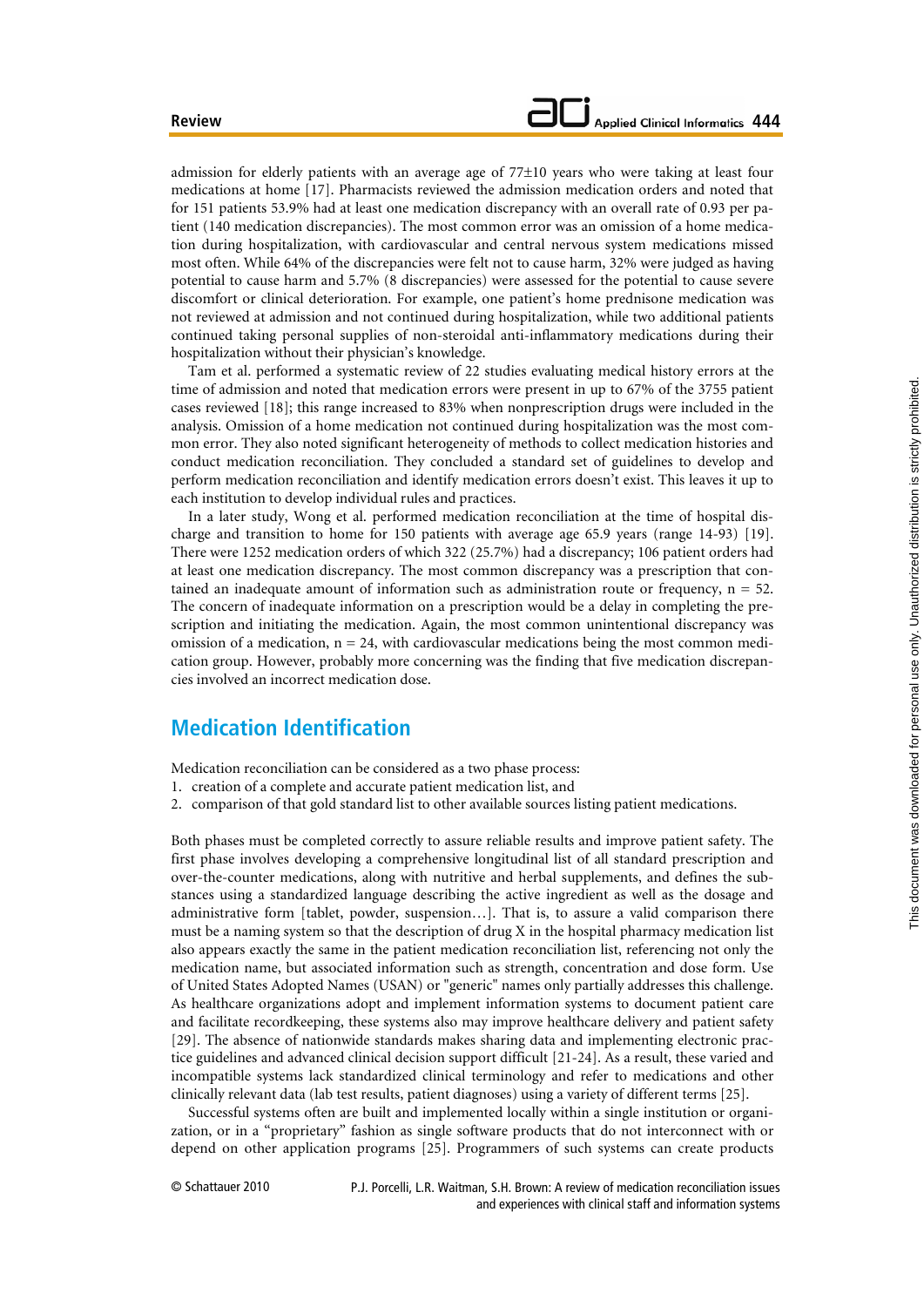locally as a matter of convenience without concern for outside communications or standards. As a result, a proliferation of local medication "dialects" has emerged with incompatible naming systems for clinical drugs that limit data sharing. In addition, medications often have multiple unrelated and unlinked names created at different points in the product lifecycle including chemical names, "lab" names (e.g. FK506) [26], "generic" names and commercial trade names, impairing the reliability of computerized information retrieval [27], and making patient medication data hard to gather and maintain. For example, manufacturers and distributors create approximately 4,000 new national drug codes (NDC) for packaged products each month. Sources of medication identification or administration miscommunications that lead to medical error and patient injury emerge at several points in the health care system. As noted at top of  $\blacktriangleright$  Figure 1, there are a variety of methods and systems to 'name' medications. The current de facto state of multiple drug naming systems adds complexity to medication reconciliation by requiring that mappings between systems be developed and maintained. The middle row of topics recognizes systems problems related to medication information access including the variable quality of drug information available on the Web, inconsistent name use for similar medications, and underuse of reviewed high-quality information Web-based resources. The bottom row identifies common hurdles encountered by many medical center electronic health and information systems attempting to support medication reconciliation processes. We suggest developers and supervisors of medication reconciliation projects carefully consider the accuracy of medication identification as a critical component of the medication reconciliation process.

Two important initiatives that address several of these core information challenges are Structured Product Labeling (SPL) and RxNorm. To help improve access to high quality medication information, The Food and Drug Administration (FDA) approves and distributes electronic versions of package inserts that are XML tagged using the Health Level Seven (HL7) Structured Product Labeling (SPL) document markup standard. These marked up electronic package inserts are available for browsing and download from the National Library of Medicine's DailyMed website.

The National Library of Medicine's RxNorm is a robust drug naming system that addresses challenges at all three levels of  $\blacktriangleright$  Figure 1. In late 2001, the National Library of Medicine (NLM), in collaboration with the Veterans Administration, began an experiment to develop standard representations for "clinical drugs," and their components [28]. This experiment evolved into RxNorm, a naming system that represents medications in the way that clinicians order them (i.e, a "clinical drug") in contrast to how manufacturers provide them. For example, some drugs are provided by the manufacturer as lyophilized powders for reconstitution but administered to the patient as intravenous solutions. RxNorm includes semantic clinical drug names (SCD, e.g., acetaminophen 325mg oral tablet), semantic branded clinical drug names (SBD, e.g., tylenol 325 mg oral tablet), representations of clinical drug components (e.g, acetaminophen 325 mg + codeine 30 mg) and ingredients and extensive resources for cross mappings. The RxNorm representation explicitly represents every active ingredient (e.g., propanolol), numerical ingredient quantifier (e.g., 10), units of strength (e.g., milligrams), and dose form as administered (e.g., tablet) for a given clinical drug preparation. Interrelationships among the various drug names supplied by major vendors (e.g., First Databank, Multum) and pharmaceutical trade names are included in RxNorm ( $\blacktriangleright$  Figure 2). RxNorm allows sophisticated, computer supported linking between information systems by interrelating medication names (e.g., to know that "Ciprofloxacin 100 mg/50 mL intravenous infusion," "Ciprofloxacin 400 mg/200 mL intravenous infusion," "Ciprofloxacin Lactate 0.2% in Saline [Base Equiv]," and "Ciprofloxacin IV Soln 2 MG/ML" are "clinically" equivalent) [27, 29, 30].

The first version of RxNorm was released as part of the January, 2002 Unified Medical Language System (UMLS) Metathesaurus. Weekly updates and full monthly releases are available without charge from the NLM. As of July 6, 2010 RxNorm contained 18,898 standardized names for generic clinical drugs (semantic clinical drugs or SCD), and 15,663 names for branded clinical drugs (semantic branded drugs or SBD) [31]. As of the June 6, 2010 release RxNorm began to include VA (Veterans Administration) National Drug File Reference Terminology (NDF-RT) coded clinical drug properties including mechanism of action, physiologic effect, and therapeutic category.

RxNorm facilitates meaningful information exchange among the different computer systems that support electronic prescribing, clinical decision support and other clinical, research and administrative functions in use around the country [32]. For example, RxNorm is being used as an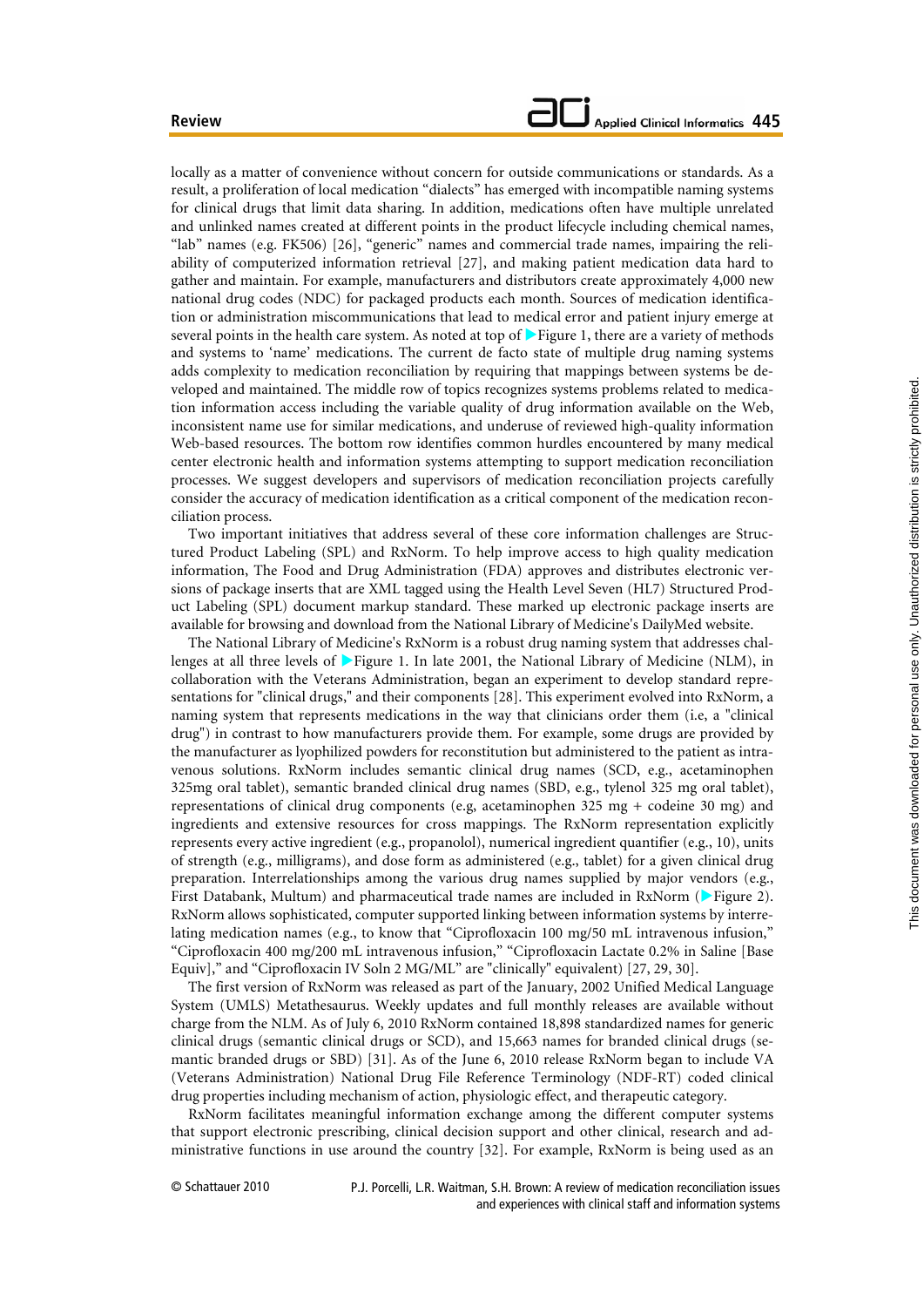interlingua for electronic medication data exchange between the Veterans Administration and the Department of Defense project undergoing interagency testing with translation and mediation success rates between 93% and 99% [33, 34].

## **Medication Reconciliation and Electronic Medical Records:**

The Joint Commission (JCAHO) announced 2005 National Patient Safety Goal #8 to "accurately and completely reconcile medications across the continuum of care" [35]. This goal was decomposed into two requirements:

"8a) Implement a process for obtaining and documenting a complete list of the patient's current medications upon the patient's admission to the organization and with the involvement of the patient. This process includes a comparison of the medications the organization provides to those on the list. [Note: While this safety goal does not require a separate form for the medication list, many organizations have found it useful to develop and implement one or more forms to support the medication reconciliation process.]

8b) A complete list of the patient's medications is communicated to the next provider of service when a patient is referred or transferred to another setting, service, practitioner or level of care within or outside the organization."

The first task of creating a list of medications the patient is receiving on admission, commonly referred to as the Pre-admission Medication List (PAML) [36] is the initial focus of meeting The Joint Commission requirements. The second task, communicating the reconciled list to the next provider, termed the Discharge Medication Reconciliation (DMR), is dependent on implementation of the PAML. Researchers from Massachusetts provide detailed description of the PAML design [36], implementation [37], and effect of electronic medication reconciliation upon hospital admission and discharge [38]. Other medication reconciliation workflows targeted by The Joint Commission [39] that have not been extensively described in the literature include:

- 1. medication reconciliation in the Emergency Department (ED),
- 2. change in level of care from the intensive care unit (ICU) to Medical-Surgical stepdown and from Med-Surg to ICU, and
- 3. perioperative medication reconciliation [40].

In order to highlight practical challenges, we provide the following observations from our experiences developing and implementing electronic medication reconciliation at Vanderbilt University Medical Center's adult and pediatric hospitals and emergency departments, guided by the early work of Poon et al. [36].

### **Paper-based medication reconciliation**

In a hospital that relies on paper-based processes, creation of the PAML on a single form puts responsibility on the individual completing the form to reconcile the various sources of medication information. These sources may include:

- 1. verbal communication with the patient, their family or caregiver,
- 2. medication bottles and pills brought in by patient,
- 3. reviewing orders from prior admissions as well as current orders,
- 4. contacting outpatient pharmacies or obtaining information regarding prescriptions and dispensing logs, and
- 5. reviewing the medical record (electronic or paper forms) from prior admission history and physicals as well as problem lists.

This simple paper list masks the complexity of a thorough reconciliation. The medications entered on the PAML may be obtained and updated by multiple members of the care team, but reviewed and signed by a single responsible provider. Updates and modifications to the paper PAML may not be explicitly recorded on the form and quality assurance of the PAML process requires manual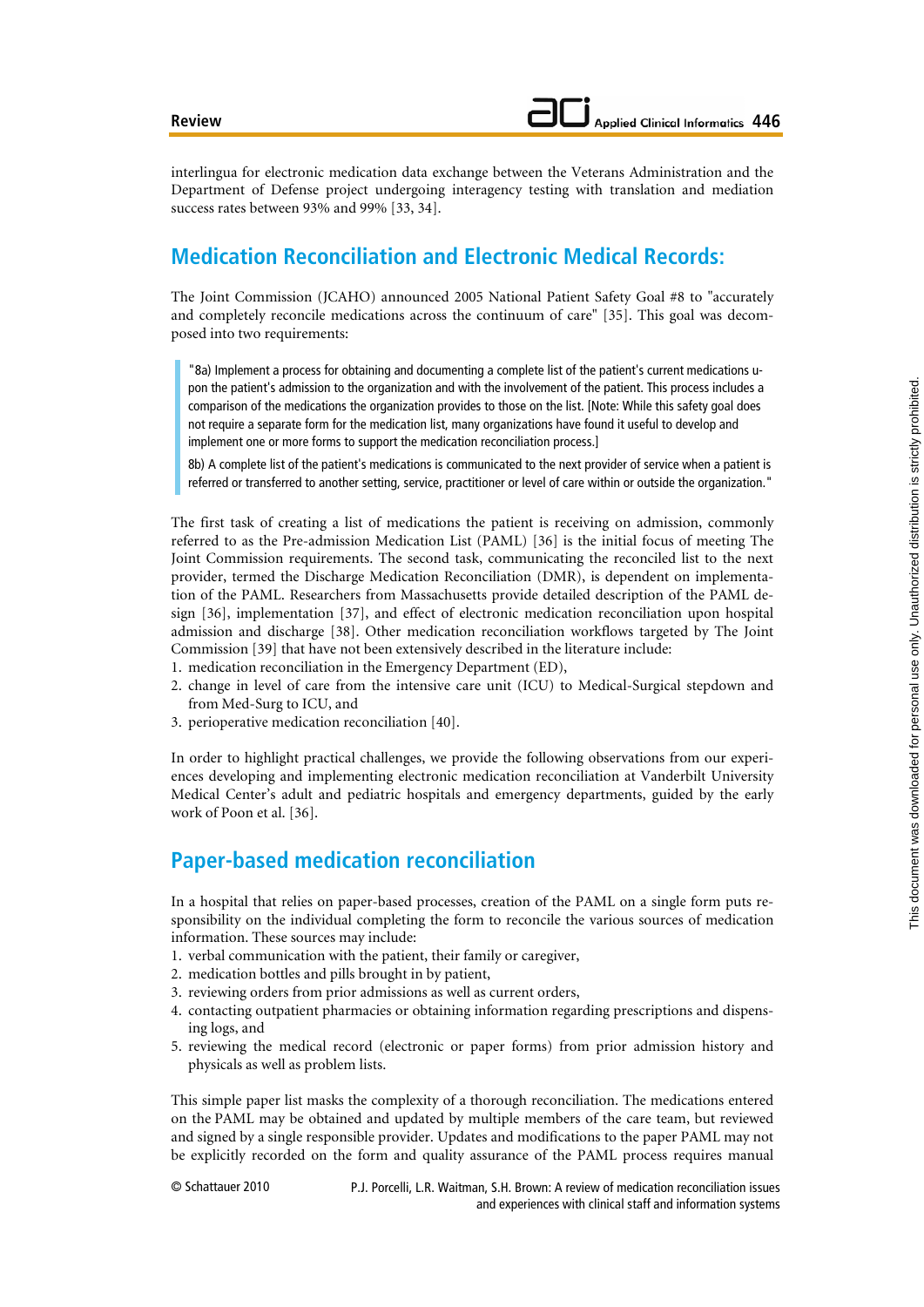chart abstraction. To move beyond simply complying with Joint Commission guidance towards facilitating care, the organization must consider how paper-based or electronic medication reconciliation integrates into practice workflow to provide accurate patient information to the physician when admission and discharge orders are created.

# **The promise of electronic medication reconciliation**

In an environment with an electronic medical record (EMR) and clinical systems integration, computerizing medication reconciliation promises to reduce the time to collect and review the PAML by presenting pre-existing electronic medication sources that could be developed into an automated process. This optimism must be tempered with the understanding that system generated medication information may result in significant discrepancies; most commonly a medication listed in the EMR but no longer prescribed for the patient [41]. The latest medication list from an outpatient visit, electronic prescriptions, pharmacy benefits data, or even dispensing information does not always reflect what medications a patient is actually receiving. Instead, the objective of electronic medication reconciliation should focus on enhanced support for the clinicians conducting medication reconciliation. This includes

- 1. using existing electronic sources to prompt the patient,
- 2. assisting the reconciling individual to record and code accurately medications and natural products,
- 3. reusing the medication information for subsequent decision support within computerized provider order entry (CPOE) when writing admission orders or modifying orders during transfers in level of care, and
- 4. leveraging the PAML and existing orders during the discharge reconciliation process.

For example, Schnipper et al. found reductions in potential adverse drug events occurred during discharge in the hospital environment that had higher integration between the PAML and the CPOE system (0.60 potential ADEs per patient, 95% CI, 0.38-0.97 with CPOE/PAML integration; 0.87 potential ADEs per patient, 95% CI, 0.57-1.32 without; p-value for interaction, 0.32) [38]. Additionally, electronic systems can provide detailed user activity logs which allow daily, comprehensive quality assurance of the medication reconciliation process.

#### **Establish the initiative**

Organizational leadership in partnership with software designers/vendors need to define the purpose and goals of medication reconciliation within the institution. While inherently multidisciplinary, leaders need to establish roles and responsibilities for initiating and populating the patient medication list and timely review by providers. They must establish the overall implementation plan for the phases of medication reconciliation (admission, transfer, and discharge). Together they define the level of integration between electronic clinical systems and clinical services: is the medication reconciliation application used on inpatient floors, preoperatively in clinics, preoperatively in the holding room, in the emergency department, or in outpatient clinic visits? If a phased implementation, they must consider how medication reconciliation in one portion of the enterprise affects receiving services. The challenge is significant because the workflow of medication reconciliation may not be formalized or mandatory until the institution grapples with the Joint Commission recommendations. Finally, defining metrics and a quality assurance process to provide feedback and encouragement to the health care providers.

# **Anticipate cultural challenges**

Existing methods to record medication information vary within institutions and individual creators may have a strong sense of ownership over "their" medication list. If implemented incorrectly,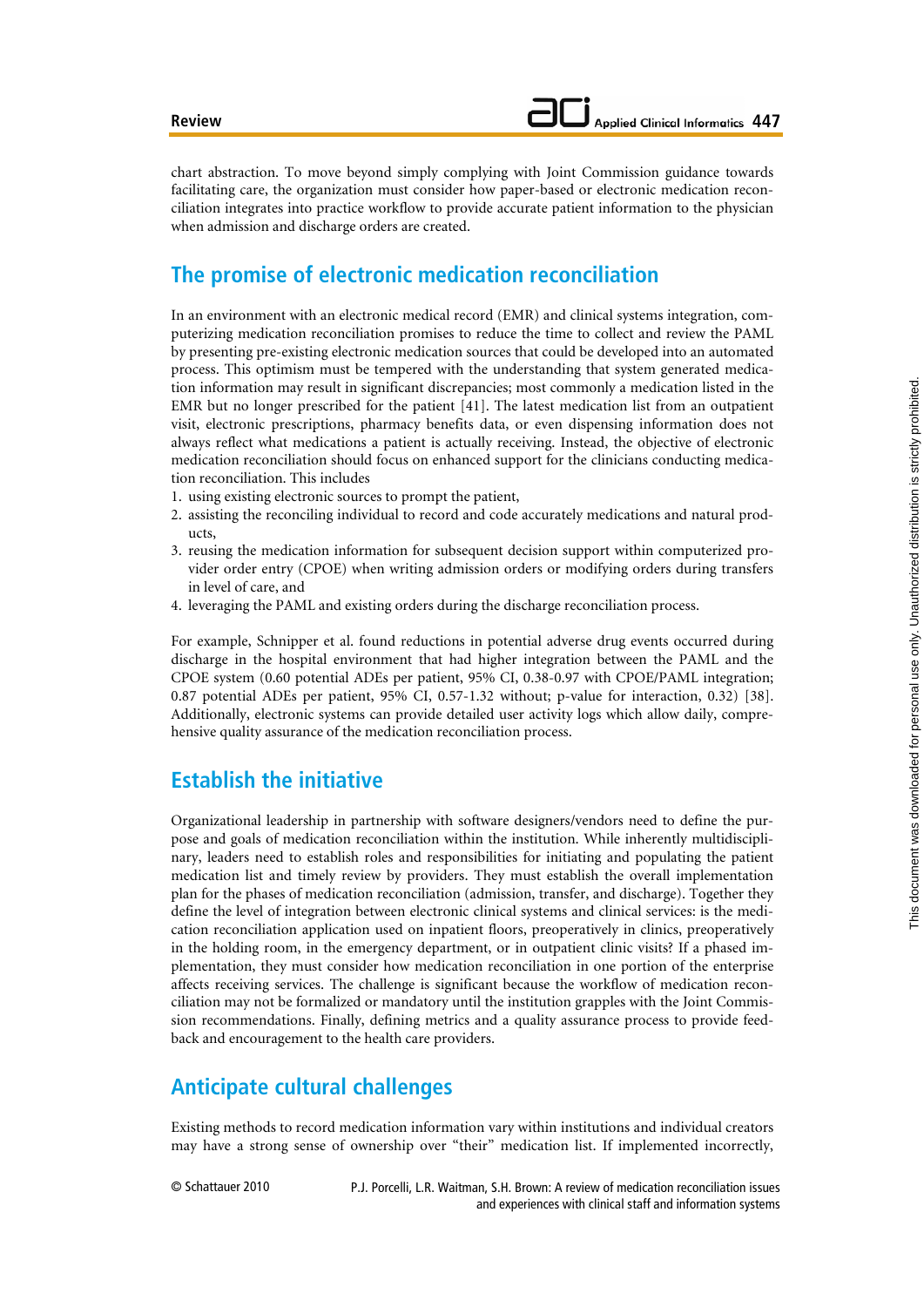creating a single reconciled patient medication list may heighten culture conflict between physicians, pharmacists, and nurses across different clinical services in the organization. Previously, a nurse might record medication history separate from the physician's admission history and physical, and neither may access outpatient prescription records available only to the pharmacist. ED medication lists often are disassociated from the medication list compiled by an admitting team. Tensions and blame may rise across teams and professions if there is failure to recognize the challenges faced by different services. Emergency medicine may be satisfied with the level of quality their nurses can obtain during triage in five minutes prior to treatment and understand that the patient could not recall the precise dose or even the name of a medication. Upon admission, the receiving team may view the ED triage nurse's list as superficial; not realizing triage time constraints. Similarly, medical leadership may need to consider the challenges faced by surgical services. Since surgeons are rarely a patient's primary care provider, they may be uncomfortable making significant changes to patients' home medications. Organizations may need to address staffing for perioperative admissions. When the surgeon is in the operating room, nurse practitioners or other physician extenders may be responsible for medication reconciliation at discharge. These responsibilities need coverage on nights and weekends. Finally, brief surgical admissions may challenge medication reconciliation processes designed for the average length of stay. In a worst-case scenario, the patient may arrive on an non-surgical inpatient unit, have routine medication reconciliation performed by the nurse, but be unaware that discharge medication reconciliation activities took place in the recovery room.

### **Decisions regarding medication persistence and integration**

Organizations need to decide which electronic sources should be available to assist in medication reconciliation and understand from the software vendor when the data from that source "expires". For example, if a patient had an ED visit three days ago and a PAML was created, should that PAML be used as the starting point for a new visit?; what if the encounter was three years ago? Decide if prior active orders or medications from a problem list may be used as valid sources or if the clinician must re-enter all medications de novo for each episode of care. Some sources of information might have lower reliability (e.g. insurance or pharmacy benefits management claims) than others (e.g. a discharge summary medication list or a recent PAML verified by pharmacists). Decide if active confirmation is necessary to assure that the patient is actually taking each medication or herbal supplement appearing on the PAML. Address the organization's ability to refine an incomplete PAML across locations and throughout the course of an admission. Finally, create a prioritized list of the most beneficial integration points between medication reconciliation and existing clinical applications and workflows. Some key example systems include ED triage documentation systems, CPOE, nursing admission history documentation, physician admission and history, progress notes, and discharge summaries. Many of the decisions regarding data integration are mediated by the capabilities of the existing clinical software systems in place at the institution.

### **Technical system architecture considerations**

Technical choices exist regarding medication data storage, drug naming and terminologies, and level of precision of the medication reconciliation process into the institution's current clinical applications. The organization must examine their overall information architecture, determine whether they depend on one predominant vendor for clinical applications, and assess their vendors' strategies. The vendor, in return, needs to provide a roadmap illustrating both integration with current software and communication with potential external consumers of personal health records, regional health information organizations, and evolving requirements for meaningful use [42]. Organizations that utilize applications from several clinical system vendors should provide requirements for information exchange and facilitate medication reconciliation with the institution's clinical workflows. Medication reconciliation's complex workflow may require an iterative process if integrating across multiple clinical systems. As illustrated by two hospital examples in Schnipper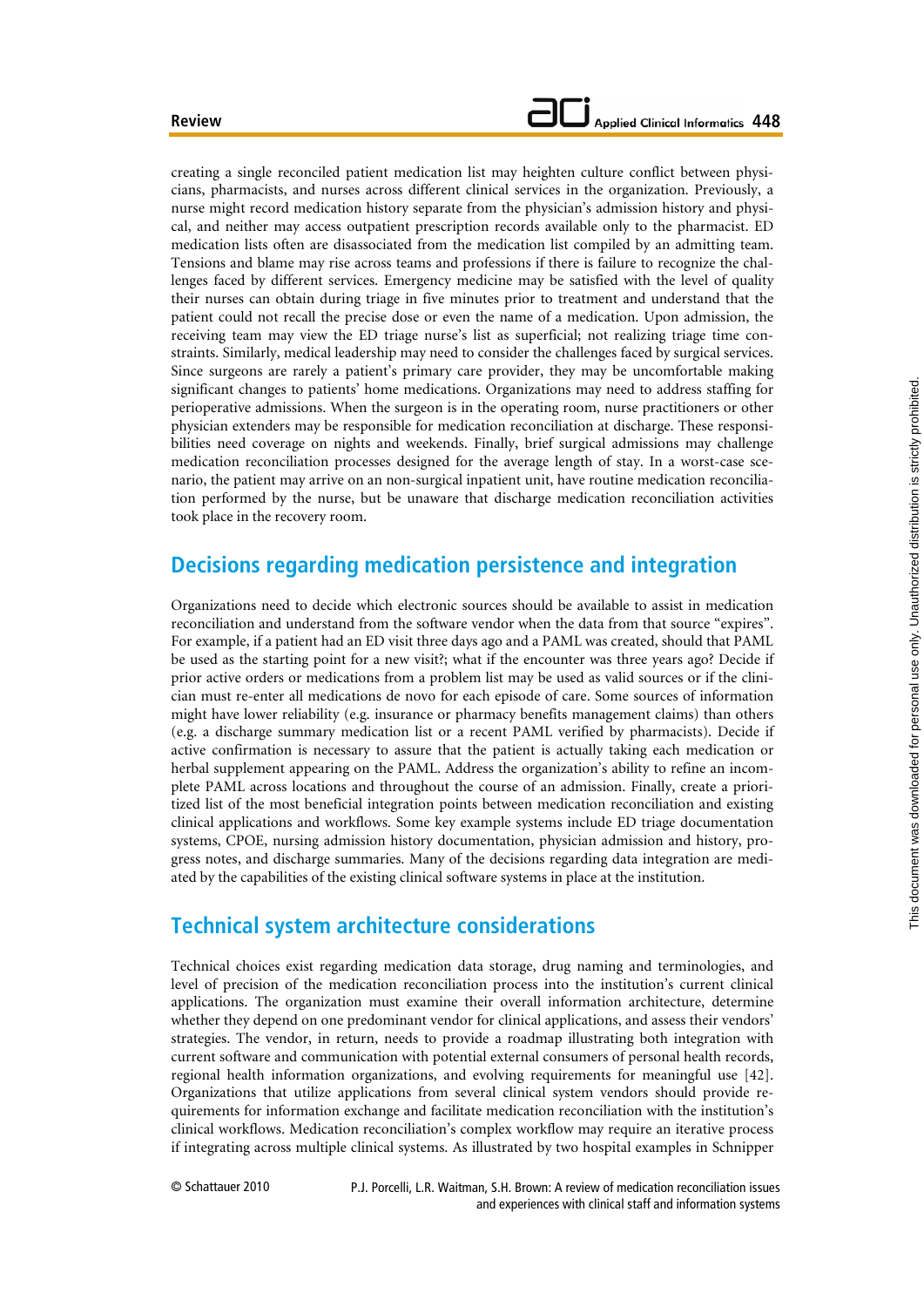[38], the lack of integration may impact the clinical benefit (potential adverse drug event reduction).

In a heterogeneous environment, decide if a centralized database storing patient medications will serve as a gold standard. If multiple systems (inpatient, perioperative, and ambulatory) author medication lists, determine how they interact or synchronize with the centralized database. Understand the terminologies used by the various systems to represent medications and whether they support herbal/natural products [43]. The formatting, structure, and storage of patient medication data should be determined prior to implementing the medication reconciliation process. Does the result of electronic medication reconciliation create individual transactions for each medication or is the activity of creating a PAML represented as a single clinical document? Would such a document follow a standardized format such as Health Level 7 (HL7) Clinical Document Architecture (CDA), or the American Society for Testing and Materials (ATSM) Continuity of Care Document (CCD) [44, 45]? Determine if systems query on demand for medication information or if the information exchange follows a publish/subscribe paradigm. Consider if the tools to create medication lists are embeddable within other applications and how are such components invoked. The handling of authentication and patient context between systems must also be addressed. Additionally, in environments with rich decision support, allowing easy ordering off the PAML medications may be in conflict with existing decision support stemming from either drug-drug interactions, evidence-based medicine protocols or formulary restrictions.

### **Measuring the reconciliation process**

Finally, the organization must determine how they will use electronic data to measure the effectiveness of medication reconciliation. Complement overall quantitative compliance stratified by unit and service with techniques and tools that allow clinical improvement activities periodically to validate the quality of medication information recorded for individual encounters. Consider also how to manage feedback from physicians receiving information they may determine to be inaccurate. Can they clearly see who collected the information? Should they raise the issue with quality assurance personnel, unit managers, or the individual who collected the PAML? If electronic tools merely shorten the time to enter poorly validated information, it satisfies the regulatory requirement but jeopardizes its objective: improved patient safety [46].

### **Medication Reconciliation Experiences:**

Medication reconciliation is an important practice to reduce medical errors and improve patient safety; yet, there are relatively few project descriptions detailing planning, development, implementation and evaluation of institutional medication reconciliation programs. This is likely because the process of successfully implementing and evaluating medication reconciliation with patient health records is a lengthy, time-consuming, and iterative process. Further, compared to other clinical tasks which have transitioned to electronic format such as laboratory data retrieval and computerized physician order entry (CPOE), workflow issues hinder implementation and acceptance of medication reconciliation by the clinical staff [47-49]. A significant benefit for clinicians using CPOE is completion of patient medication orders, a process necessary for patient admission [50- 52]. On the other hand, personal gain of the health care provider performing medication reconciliation is not as clear since the patient primary benefits in the form of reduced errors, fewer injuries and improved safety. We summarize several medication reconciliation development and evaluation experiences to provide information and illustrate key concepts for project managers and participating clinicians to develop or extend medication reconciliation in their institution.

The initial evaluation and development of medication reconciliation at Bellevue Hospital, the university teaching hospital for New York University Medical Center, with a paper-based system was felt to be too cumbersome and would have been obsolete as their medical center transitioned to an electronic health record (Bails et al.) [53]. The housestaff also felt paper-based medication reconciliation represented 'just another form' for completion. Using an electronic format for medica-

© Schattauer 2010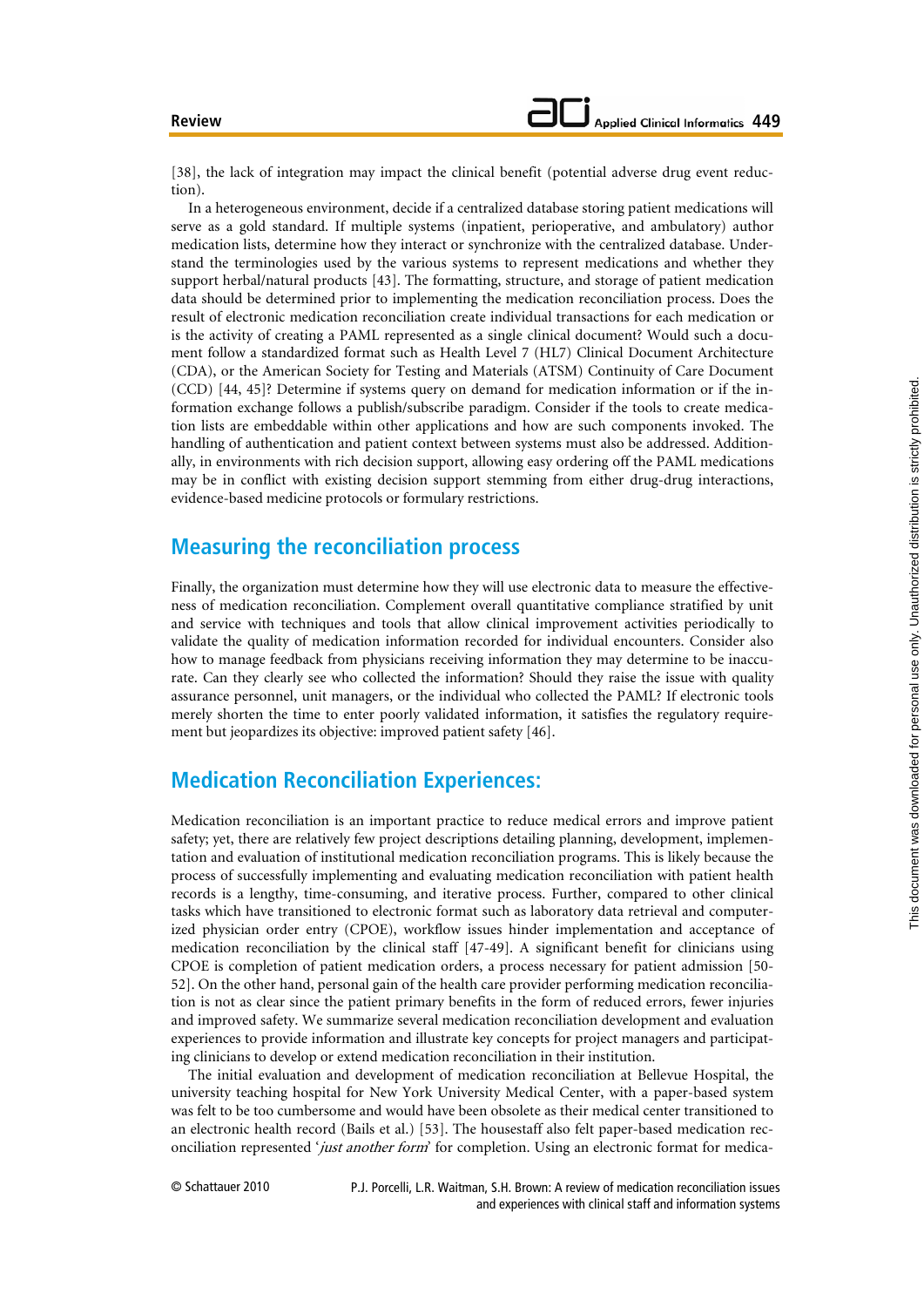tion reconciliation also allowed network auditing of the system, broad access to medication lists by health care staff: pharmacists, physicians, nurses, and others, and the option of linking medication reconciliation to computerized physician order entry if compulsory participation was deemed necessary.

Implementation of electronic medication reconciliation was technically successful, but not clinically effective. Compliance was low at  $\sim$  20% since participation was encouraged but not mandatory, and timing of medication reconciliation was not specified. Another hurdle was creating two patient medication lists since admission CPOE medication orders could not populate the medication reconciliation drug list. Additionally, complications and confusion with same drug/different dose, medication list duplications, manual creation of the initial electronic medication list, and minimal clinician feedback all inhibited adoption. Medical staff meetings identified barriers, and educational sessions with patient scenarios emphasized benefits of medication reconciliation. One example described a patient whose out-patient angiotensin-converting enzyme (ACE) inhibitor medication was changed during admission due to hospital formulary restrictions; at discharge her original (out-patient) ACE inhibitor was restarted for home use, but the hospital initiated ACE inhibitor was not discontinued, leaving her with a therapeutic drug class duplication error, and hyperkalemia.

Continued education and iterative revisions had little effect until a mandatory compliance policy was implemented. The policy prevented new CPOE medication orders for patients without medication reconciliation within 24 hours of admission and improved participation from  $\sim$ 20% to over 90% within 1-2 months ( $\blacktriangleright$  Figure 3). Unfortunately, the 24 hour window often meant the inhouse, night-coverage staff performed medication reconciliation for patients on other services with whom they were less familiar. Also, the housestaff timesaving request for the patient medication reconciliation list to populate the patient admission medication orders was never realized, necessitating recreation of the same medication list in CPOE .

Kings County Hospital Center in New York City is the largest public hospital facility in Brooklyn, reporting 100,000 emergency visits and 25,000 hospital admissions per year. CPOE was activated at Kings County Hospital Center in over 100 outpatient clinics by February 2006 with electronic medication reconciliation, 'MedRecon', by May 2006 (Agrawal et al.) [54]. The admitting nurse or physician created the MedRecon medication list from the hospital records and patient interview. As patient admission medications were (re)ordered through CPOE, CPOE orders were reconciled with the MedRecon list. The hospital pharmacist reviewed the physician CPOE medication list with the MedRecon list; discrepancies were documented as errors and clarified with the physician.

Initial participation with the MedRecon system was poor despite consistent feedback to clinicians and e-mail reminders. Mandatory compliance was implemented with online reminders for the first 24 hours after admission and hard stops preventing creation of electronic progress notes after 24 hours. Hyperlinks to prompt completion of reconciliation were provided. Mandatory participation improved physician compliance from 25-35% to over 95% within two months ( $\blacktriangleright$  Figure 4). 19,356 MedRecon events showed 264 discrepancies, or 1.4%, from 8/2006-12/2007, a comparatively low rate which may represent missed discrepancies. Omission of a home medication at was the most common discrepancy at 55.1%. The four characteristics associated with greater rates of medication reconciliation discrepancies were: patient age >65 years old, total medications >4, resident physician as the primary clinician, and nighttime admission  $(8 \text{ pm} - 8 \text{ am})$ .

The Mayo Clinic Preventive Medicine Clinic implemented interventions involving both patients and trained health care providers which included pre-appointment patient reminders to bring medications and paperwork to the clinic, and one-on-one training of the clinic's 12 physicians, 5 nurse practitioners and 3 fellows (Varkey et al.) [55]. The final 'gold standard' medication list was compared to the physician's EMR medication list. Medications with incorrect or missing doses, routes or times were identified as errors; any missing information was deemed an omission error. The intervention decreased patient prescription medication lists with at least one error from 88.9% to 66% and reduced physician admission notes with no medication list from 26% to 6%. The majority of discrepancies omitted the route of administration; yet, 9% of medications during preintervention contained an incorrect or missing dose. About 80% of all errors were considered minor as defined by Overhage [56]; however, one serious error before the intervention was a 10-fold high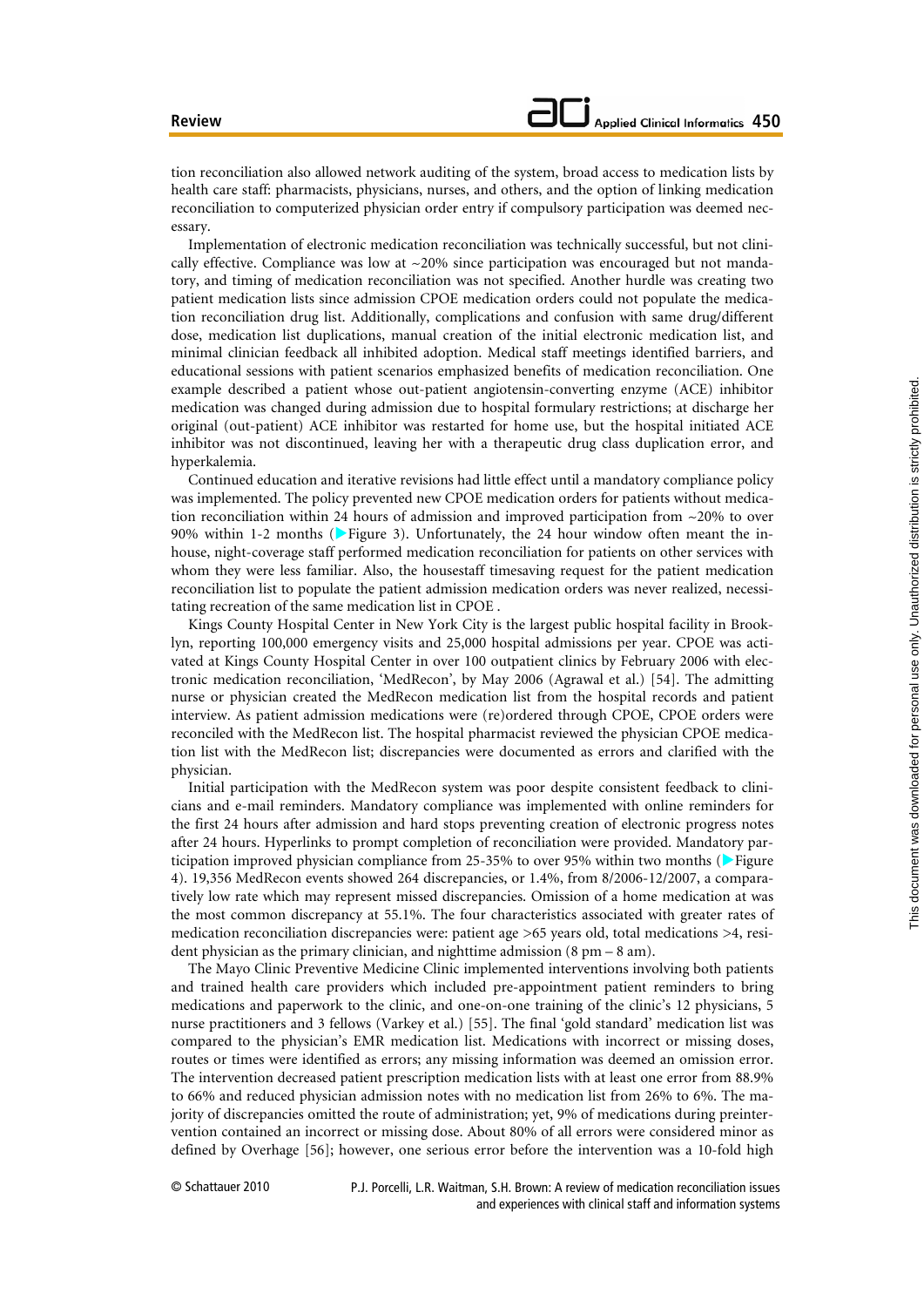dose of Synthroid, vs. none after training, and significant errors decreased from 70 during preintervention to 21 after intervention.

Complete and accurate medication reconciliation is difficult under the best of circumstances. Miller et al. [57] described significant challenges conducting reconciliation in the emergency department of a rural trauma population. The trauma team and admissions nurse compiled medication histories for 234 patients and recorded 1360 prescription medications. Complete drug histories were recorded for only 10 (4%) of the 234 patients by the trauma team compared to the admissions nurse rate of 26/234 (11%). There were obvious problems obtaining medication histories from patients with neurologic injury or impairment and no complete history was collected from any of the 20 patients with a Glascow Coma Score (GCS)  $\leq$ 12. However, 204 of 214 (95%) medication histories collected by the trauma team from patients with GCS >12 contained at least one medication history component that was inaccurate or incomplete. The GCS is a 15 point scoring system reflecting the level of consciousness and responsivity in patients with suspected neurologic impairment, often due to injury or trauma [58]. The medication name was collected correctly 59% of the time, but accuracies of the dose (19 %), route (7%), and frequency (16%) were notably lower. Ten medication order errors were identified which included ordering an incorrect medication, incorrectly discontinuing or restarting a medication, or a medication overdose. Nine were detected by the pharmacist, but one patient developed hypoglycemia after the wrong dose of insulin was ordered and administered twice.

Infants in the neonatal ICU (NICU) are a unique patient group receiving multiple intravenous medications provided on a per-kilogram basis and have poor tolerance for errors [59]. We measured match rates between our bedside electronic health record, Neodata (Lisle, IL) [60], and the Central Pharmacy database for 26 of the most common neonatal drugs. Neodata facilitates patient documentation but is not linked to the Central Pharmacy Database. Bedside medication orders are forwarded to the Central Pharmacy Database, the gold standard. The match rate of daily patient medications listed in the Central Pharmacy Database with the Neodata patient medication listing for a six month period was 2621 of 4193, or 62%. Daily medications with a fixed time interval such as antibiotics and indomethacin showed the highest match rates compared to episodic medications like diuretics and nutritional supplements. Meropenem showed the highest match rate of 98.1%, while ferrous sulfate showed the lowest rate of 26.5%. During the evaluation it was discovered that nitric oxide, a neonatal pulmonary hypertension medication, did not appear in the Central Pharmacy Database because it was ordered and administered by the Respiratory Therapy Department. Thus, centers relying on the Central Pharmacy Database to analyze pulmonary medications may miss an important, commonly used neonatal medication.

A pilot study compared admission medication orders compiled by pharmacists and interns at Froedtert Hospital in Milwaukee, WI with home medications for 53 patients and identified 101 medication discrepancies, 19% of patient medication orders had four or more discrepancies (Murphy et al.) [61]. Their findings prompted funding of a pharmacist directed reconciliation program funded by 3.5 FTE (Full Time Equivalent). Compiling and comparing the pharmacist's comprehensive medication list to the medical team's medication orders took 32 minutes per patient. 525 home medications for 92 patients showed 163 discrepancies, 1.8 per patient. The most common discrepancy was omission of a home medication. The new system reduced rates of surgical unit medication errors from 90% to 47% and medical unit medication errors from 57% to 33%. Problems with implementation included clinical staff resistance to 'another paper form', the electronic medication listing was confusing, and delayed transfer of information caused some patient discharges before medication reconciliation was completed. Modifications included simplifying medication lists, changing the paper form layout, and forwarding a patient discharge medication list to the pharmacy early enough to complete reconciliation before discharge.

Medication reconciliation training for nurses, pharmacists and physicians was conducted in small group or individual training sessions at Wesley Medical Center in Witchita, KS and promoted using poster flow charts (Kramer et al.) [62]. Paper reports produced from electronic data were reconciled by physicians, nurses and pharmacists for 283 patients. The total number of patient medications recorded at admission was greater after the training session, 6.0±4.0 vs. 8.3±5.2 medications, mean $\pm$ 1SD, p<0.001, likely reflecting a more thorough medication history. Despite the training and a modest 12-16 minutes for patient histories, post training discharge medication rec-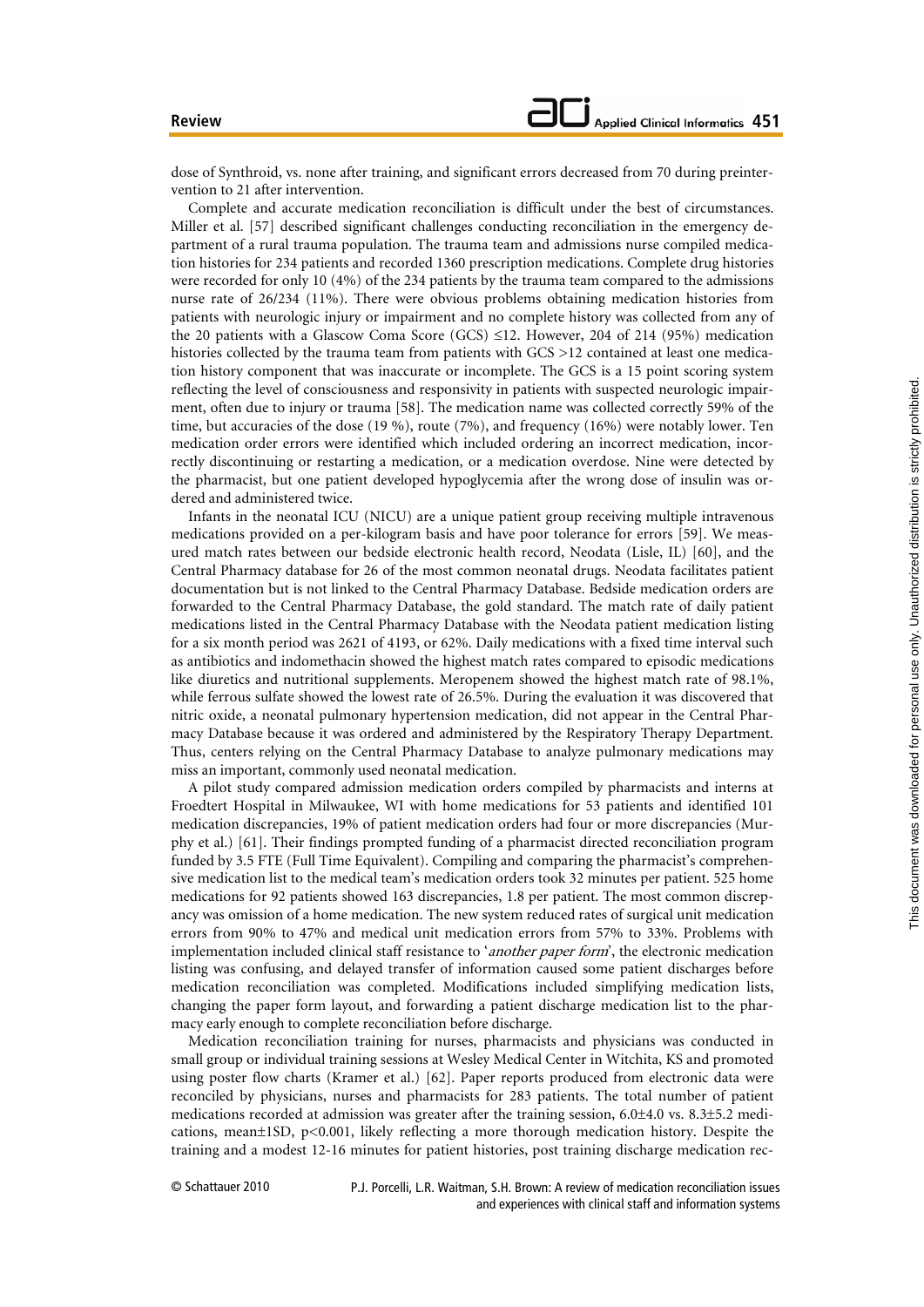onciliation was not completed for 34 of 136, 25%, of the patients. Patient satisfaction survey scores for home medications were higher after training, including "Overall, I feel like I understand my medicines", which increased from  $4.22\pm0.99$  to  $4.68\pm0.53$  on a 5 point Likert scale,  $p = 0.001$ . Personnel requirements for the project included a pharmacy computer programmer dedicated to maintaining the software and only daytime patients were included. For full night and weekend coverage at least two additional full time pharmacists would be required.

### **Discussion and Key Concepts**

This review was developed to illustrate that an institutional medication reconciliation program can be as challenging to create and implement as it is important. Several central issues central to developing an effective medication reconciliation program have been examined including accurate medication identification, interaction with the electronic patient health record, and institutional reports of medication reconciliation implementation. However, some major concepts remain poorly defined including changes in clinician workload vs. benefit, allocation of institutional financial and personnel resources, and the timing of reconciliation with processes to resolve discrepancies. Effective medication reconciliation can meet the goal to reduce medical errors and injury, and enhance patient safety. We review several key concepts ( $\blacktriangleright$  Table 1) to assist program directors and clinicians as they develop and improve their own institutional programs.

- 1. **Multidisciplinary Process:** Institutional leaders are in the position to promote the concept of medication reconciliation by recognizing publically the health and safety benefits, and defining project goals and timelines. Additional resources may include creating a leadership liaison position, allocating financial resources for personnel and materials [63], and sponsoring advisory committees and pilot programs. Further, leaders can promote an institutional culture of safety with educational instruction and nonpunitive error identification and reduction systems [2, 64].
- 2. **Personnel and Responsibilities:** A variety of personnel roles have been described for medication reconciliation from creating medication lists to clarifying discrepancies. In some centers the inpatient physician reconciled admission medication orders and corrected medication errors (Bails et al.); whereas, in other centers the 'gold standard' patient medication list was compared to the patient admission medication orders by pharmacists and pharmacy interns (Murphy er al.). Identifying and assigning specific roles early during the development process helps to clarify roles for performance and evaluation of medication reconciliation.
- 3. **Education and Feedback:** Medication reconciliation should promote a safety environment, but effective performance requires education of health care providers. Project leaders need to incorporate educational logistics early during planning sessions, whether health care providers are trained in groups (Kramer et al.), or by individual one-on-one instruction sessions as per outpatient clinic providers (Varkey et al.). Although most large institutions already have education programs in place for clinical update purposes, training all personnel in the largest medical centers may require weeks to months even with a pyramid/top-down training model. Ongoing education resources will be necessary for new personnel and updates as the reconciliation process is refined within the institution.
- 4. **Assess and Reassess:** Despite the Joint Commission recommendation for medication reconciliation in 2006, there is limited guidance detailing how medication reconciliation should be evaluated and improved within institutions. Unlike electronic laboratory results retrieval or CPOE in which inaccuracies or failures within the system come to light relatively quickly because clinician practices are impeded or patient care is affected, the effect of ineffective or incomplete medication reconciliation may not come to light until a patient is injured or a serious medicationrelated error is recognized. Medication reconciliation as an institutional process will require continued support and regular reassessment.
- 5. **Drug Identification:** Medication identification remains a challenge since often there is sparse discussion of the drug identification system used during development of electronic pharmacy systems. Information sources often are created internally or are proprietary because intercommunication is not a primary concern of the developer or purchaser. Facilities with multiple electronic information systems having limited data transfer result in the creation of multiple patient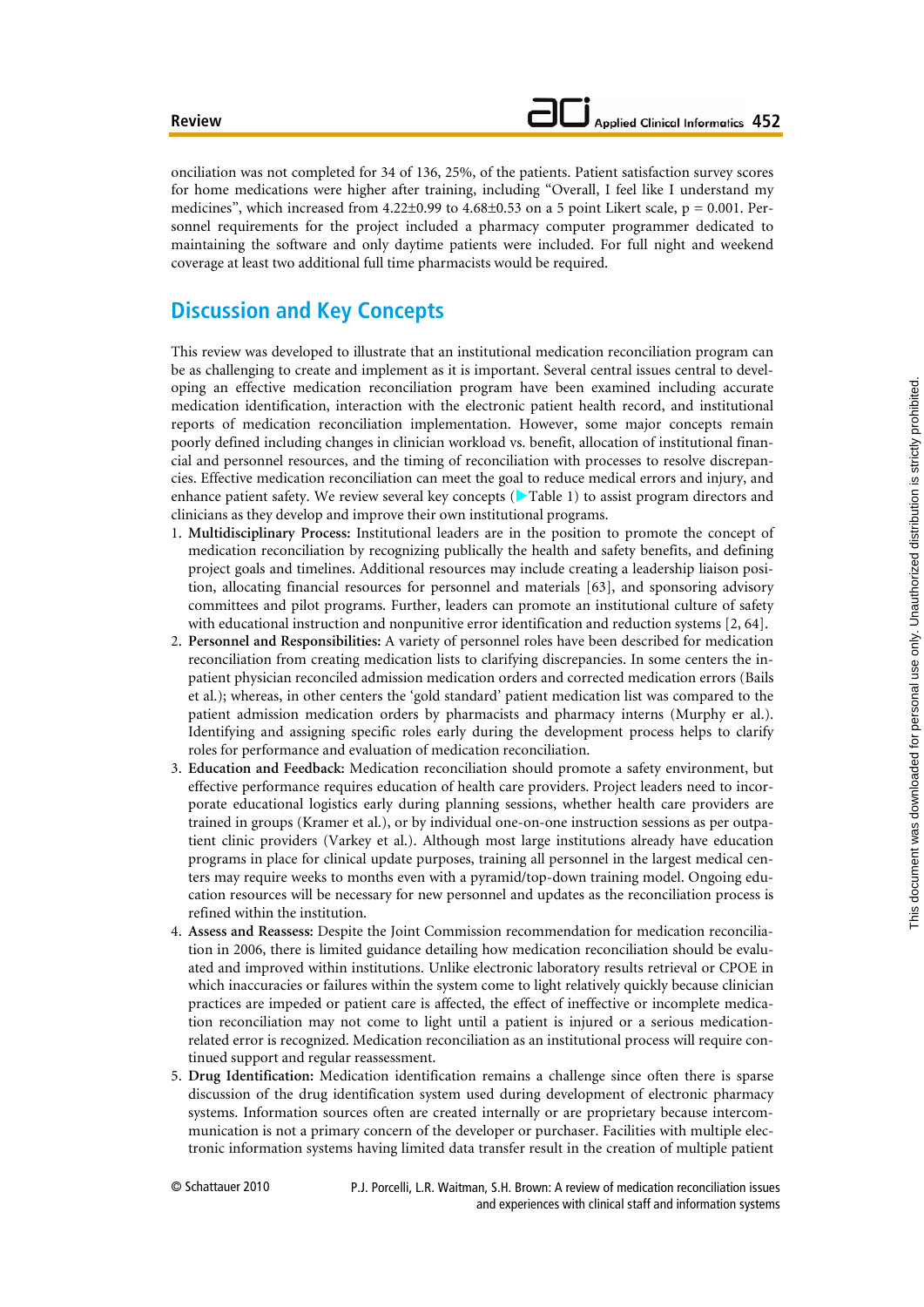medication lists. During initial medication reconciliation development project leaders need to identify the (Gold) Standard Patient Medication List, and methods to distribute or make the list available for general access.

- 6. **Clinician Culture and Attitude:** Publication of To Err is Human spurred development of programs designed to reduce medical errors and improve patient safety. The single largest category of medical errors involved medications and as a result, promoting a culture emphasizing medication accuracy is a major patient safety priority [65]. As medical care has grown more complex, using a systems approach to promote patient safety and change practice has become the primary goal rather than blaming individual health care providers when errors occur. This concept is realized in action as procedural time-outs, the second provider medication check, and medication reconciliation have entered clinical practice [66].
- 7. **Use the Carrot and Stick:** One would hope reduced medical errors and enhanced patient safety would stimulate enthusiasm of the clinic staff for medication reconciliation and reminder warnings for staff to complete medication reconciliation within a prescribed time frame would be sufficient. However, as described with institutional support of CPOE [67] and the reports noted above, medical center leaders should be prepared to use alternative methods such as workflow interruption to improve compliance if staff participation is inadequate.

#### **Conflict of Interest**

The authors have no conflicts of interest to disclose. Funding was provided in part for Dr. Waitman through NIH R01 LM007995-04. The portion of this study related to NICU medication reconciliation was reviewed and approved by the Forsyth Medical Center IRB in agreement with Wake Forest University Health Sciences IRB.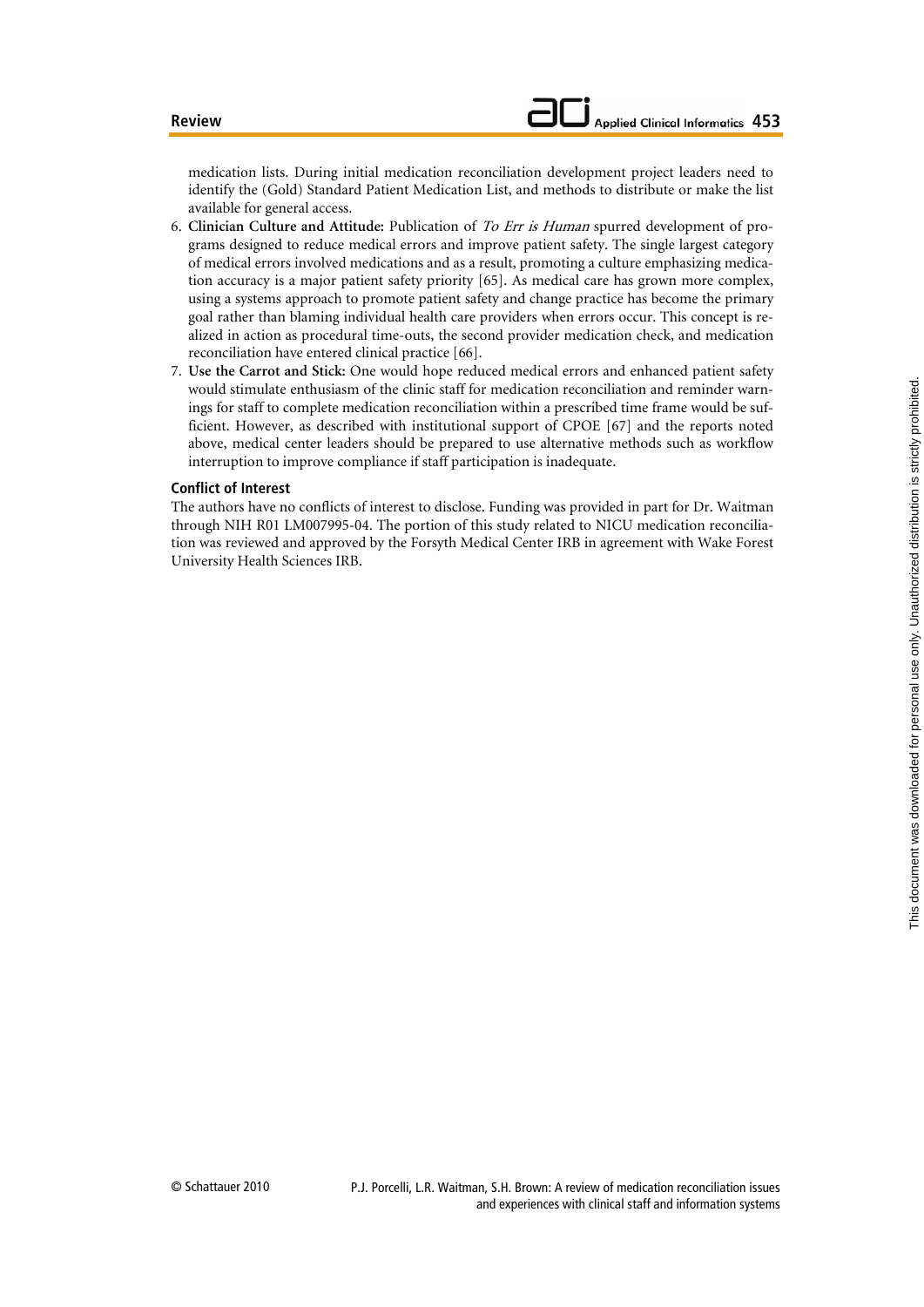

**Fig. 1 Current Medication Information Distribution Problems.** Sources of medication misidentification or administration miscommunication, leading to medical error and patient injury emerge at several points along the health care process. As noted along the top row there are numerous methods and classification systems to 'name' medications, but without a single recognized system, multiple incommunicable systems emerge containing nontransferable information. The middle row of topics recognizes the variable quality of drug information available on the Web, inconsistent name use for similar medications, and underuse of reviewed high-quality information Web-based resources. The bottom row identifies common administrative, technical and educational information hurdles encountered with many medical center electronic health information systems.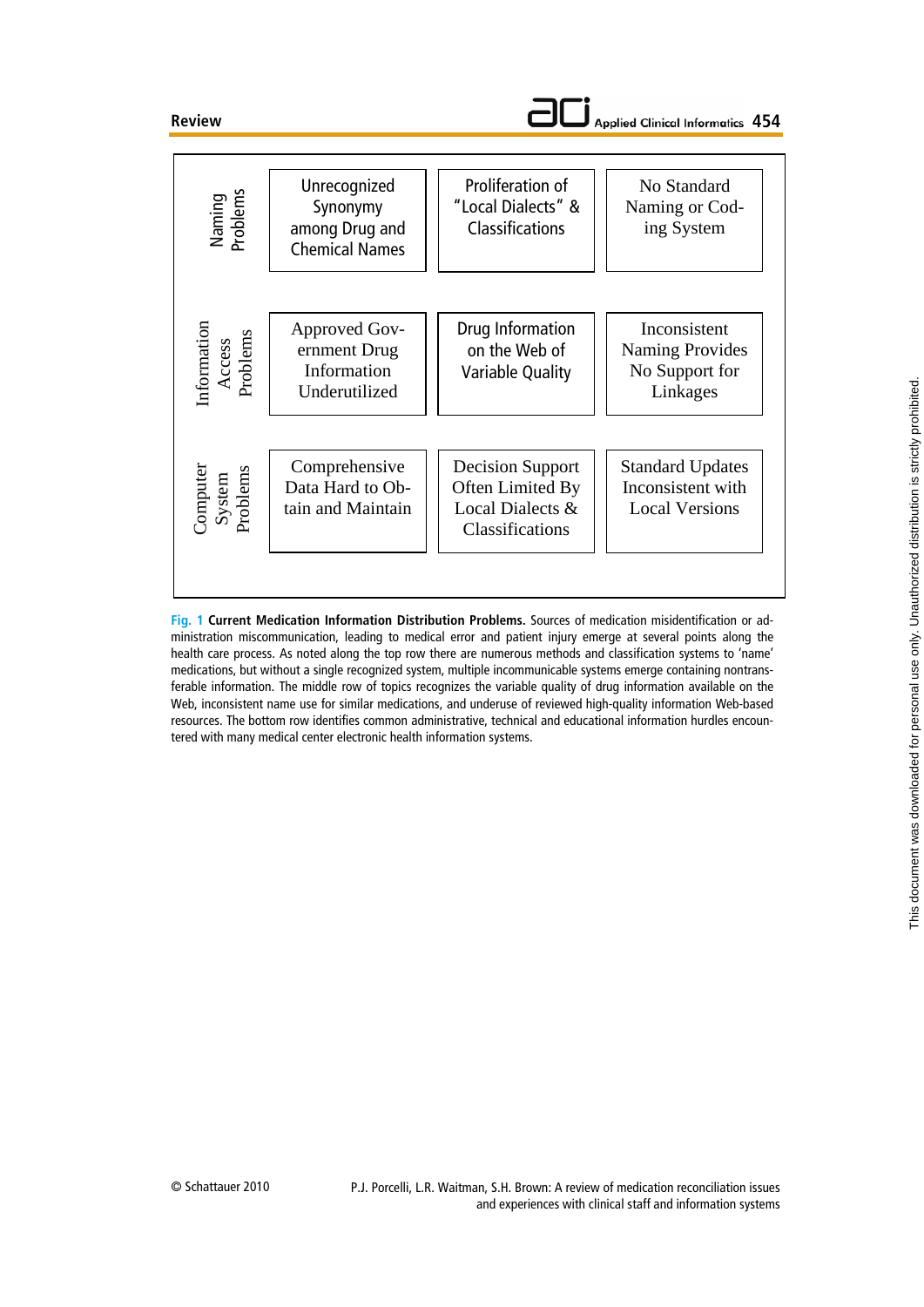#### **Review**





**Fig 2 Naming and concept relationships in UMLS.** This graphic steps through the commercial name of the drug sold as Zyrtec in 5 mg tablets, continues to the chemical form of the drug, cetirizine HCl supplied as an oral tablet, to the active drug ingredient and dose, cetirizine @ 5 mg, and finally to the basic active ingredient, cetirizine [28]. This format utilizes standard nomenclature on several levels, allowing identification and integration of medications with information systems that use different criteria to specify medications: trade and generic names, generic names and dose, salt form of the drug, and active ingredient.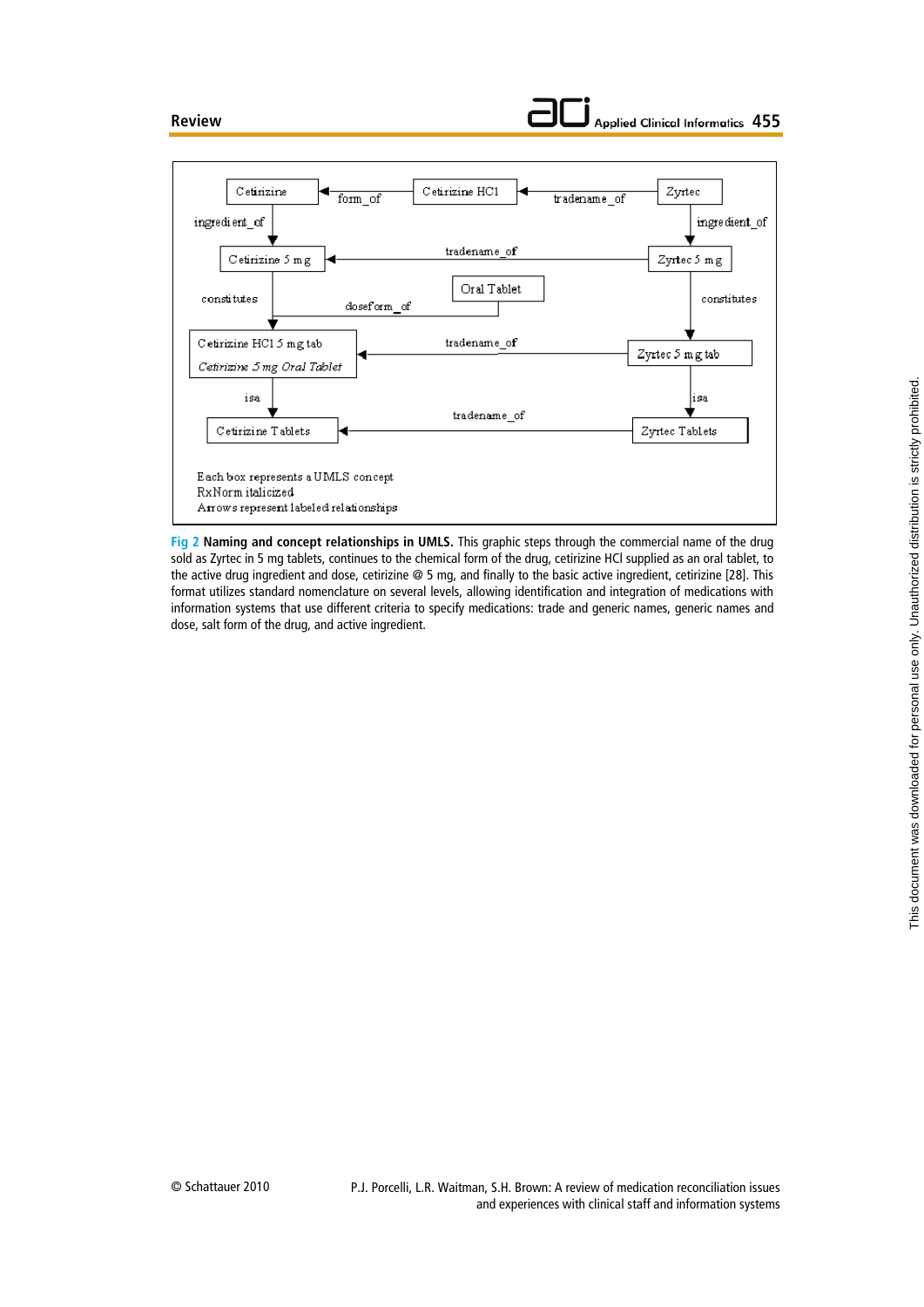#### **Review**



|            | If the patient is not on any medications or you are unable to assess, please indicate so here.                    |                                       |                      |          |                        |                                      |                                 |                      |     |
|------------|-------------------------------------------------------------------------------------------------------------------|---------------------------------------|----------------------|----------|------------------------|--------------------------------------|---------------------------------|----------------------|-----|
|            |                                                                                                                   |                                       |                      | Accept   |                        |                                      | Show Medication List Activity   |                      |     |
|            | The patient is not currently on any medications.<br>I am unable to assess the patient's medications at this time. |                                       |                      |          |                        | <b>View Discontinued Medications</b> |                                 |                      |     |
| select all | Mark Selected as Reviewed                                                                                         |                                       | Discontinue Selected |          |                        |                                      | Remove Selected (wrong patient) |                      |     |
|            | Name                                                                                                              |                                       | #                    | Refill   | Instructions/Comments/ | <b>Start Date</b>                    |                                 | <b>Last Activity</b> |     |
|            |                                                                                                                   | Dose/Rt/Freg                          |                      |          | Indications/Last Dose  |                                      | Date                            | <b>Type</b>          | Src |
| Edit       | Tylenol 325 MG Oral Tablet                                                                                        | 2 po daily                            |                      |          |                        |                                      |                                 | change               | Hx  |
| Edit       | Plavix 75 MG Oral Tablet                                                                                          | 1 po ghs                              |                      |          | hold for 1wk pre surg  |                                      |                                 | new                  | Hx  |
| Edit       | Celexa 20 MG Oral Tablet                                                                                          | 1 po daily                            |                      |          | md said not take       |                                      |                                 | new                  | Hx  |
| Edit       | *Isosorbide Dinitrate 10 mg Oral Tablet x 1 tab po bid                                                            |                                       | 60                   |          |                        | 16 Apr 2007                          | 16 Apr 07                       | new                  | Rx  |
| Edit       | Mylanta Double Strength Suspension.<br>150 mL                                                                     | 5 mL susp po Friday, 4 May 07<br>0939 |                      |          |                        | 4 May 2007                           | 4 May 07                        | new                  | Rx  |
| Edit       | *Ranitidine HCI 150 mg Oral Tablet                                                                                | x 1 tab po bid                        | 60                   | $\theta$ |                        | 4 May 2007                           | 4 May 07                        | new                  | Rx  |
| Edit       | Albuterol SO4 HFA Metered Dose<br>Inhaler, 6.7 g                                                                  | 2 puff inhal oral g 4-6h pm           | $\mathbf{1}$         | O.       | As directed            | 4 May 2007                           | 7 Jun 07                        | renew                | Rx  |
| Edit       | Hydrochlorothiazide 50 mg Oral Tablet                                                                             | x 1 tab po daily                      | 30 <sup>°</sup>      | 5        |                        | 4 May 2007                           | 7 Jun 07                        | renew                | Rx  |
| Edit       | Unknown drug 123                                                                                                  | 1 po daily                            |                      |          | for research study     | 1 Aug 2007                           | 1 Aug 07                        | new                  | Hx  |

**Fig. 3 Sample Longitudinal Medication List.** Bails et al. [53] created an electronic outpatient medication list as the first step of medication reconciliation. The list included the drug name, dose and frequency, the number of pills in the prescription and refills, specific administration instructions or comments, and dates of initial prescribing, and latest activity. Modification of the list identified medications as new or renewal medications and identified the information source for the drug. The list included prescription medications, but also over-the-counter medications and herbal or dietary supplements. This medication list could be populated from the electronic health record, but also from pharmacy records and the patients verbal history.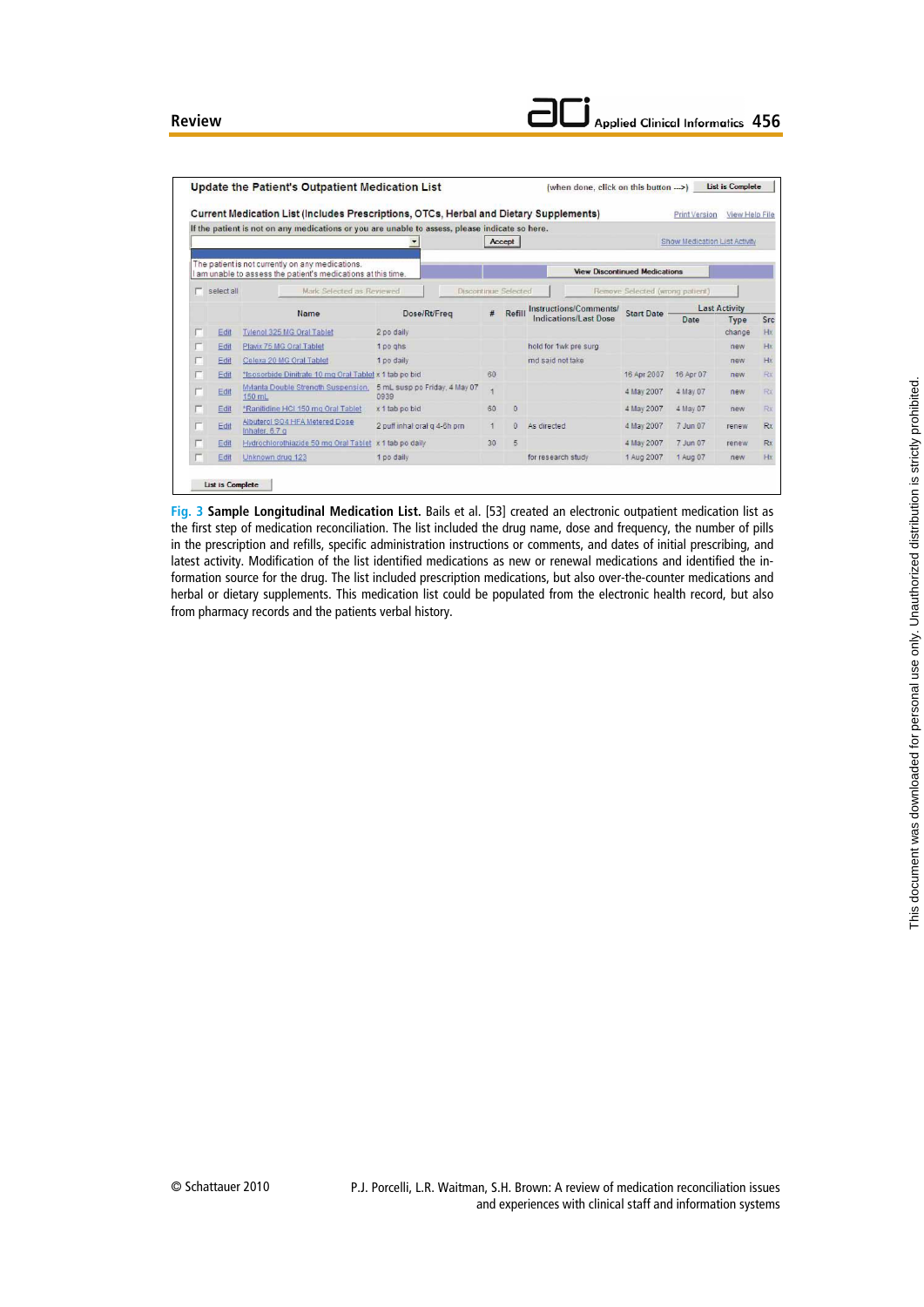

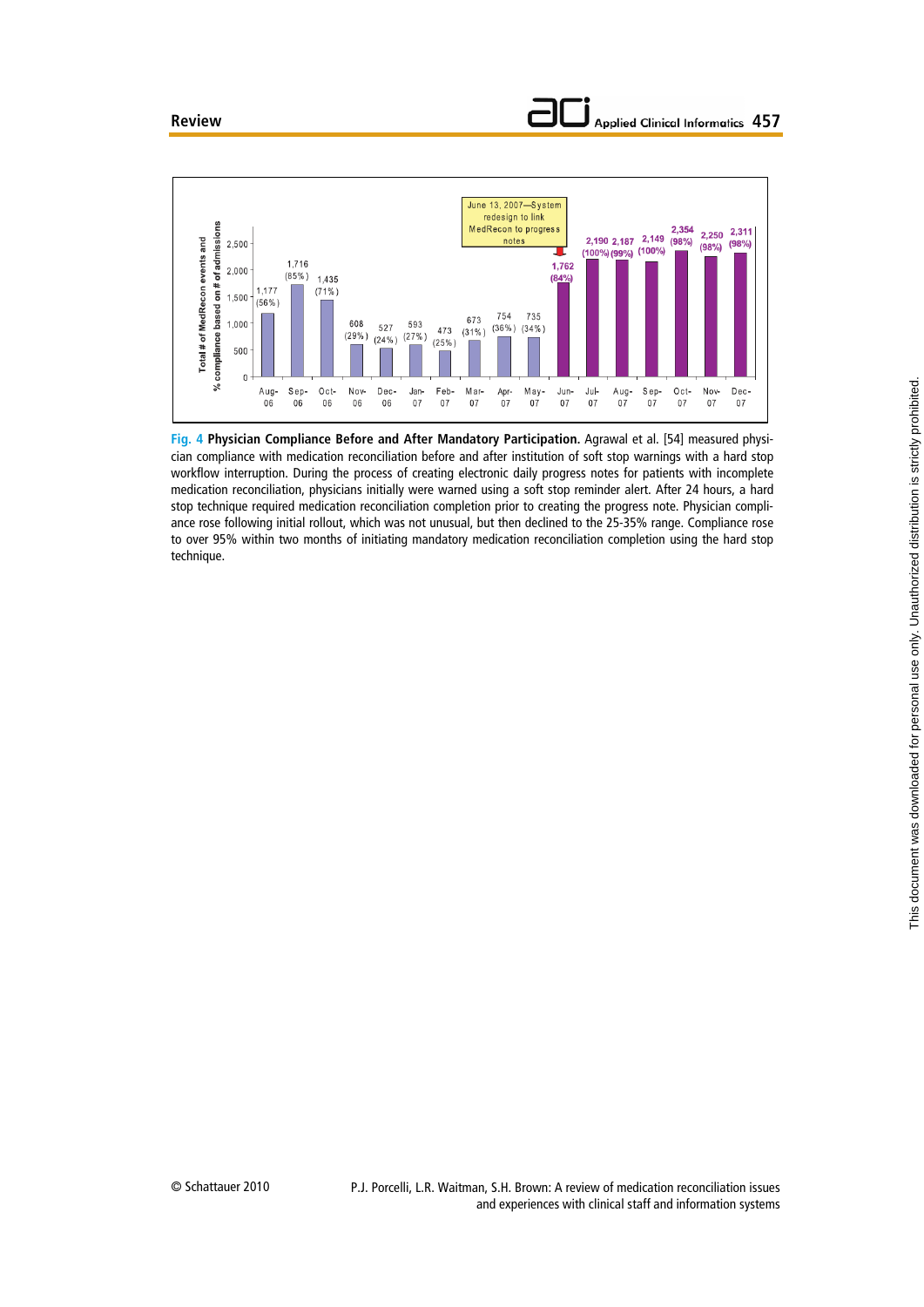#### **Review**

#### **Table 1** Key Concepts for Medication Reconciliation.

| <b>Multidisciplinary Process</b>      | Medication reconciliation is a multidisciplinary process. To improve<br>institutional acceptance and use, it is necessary to communicate with<br>medical center stakeholders and clinician leaders early and through-<br>out the development, implementation, and evaluation process, keep-<br>ing them informed participants throughout the process.                                                                                                                                                     |
|---------------------------------------|-----------------------------------------------------------------------------------------------------------------------------------------------------------------------------------------------------------------------------------------------------------------------------------------------------------------------------------------------------------------------------------------------------------------------------------------------------------------------------------------------------------|
| <b>Personnel and Responsibilities</b> | As a multidisciplinary process, specific roles and responsibilities need<br>$\bullet$<br>to be assigned early and reevaluated on a regular basis. Team leaders<br>should be best able to assess workflow impact of the medication rec-<br>onciliation process and recommend adjustments as needed. Special<br>situations may require specific procedures. [i.e. patients moving from<br>the ED to the ICU may need a more rapid medication reconciliation<br>process than those transferred to the floor] |
| <b>Education and Feedback</b>         | As a patient safety and information issue, medication reconciliation is<br>$\bullet$<br>an easily justifiable clinical process. However, initial educational ses-<br>sions, feedback to participants and continued recognition and encour-<br>agement of the process are key components necessary to justify and<br>maintain clinician participation.                                                                                                                                                     |
| <b>Assess and Reassess</b>            | Leaders of the institution's medication reconciliation process should<br>$\bullet$<br>perform an extensive initial clinical workflow evaluation and expect<br>sequential meetings with the clinical staff to adjust the process as<br>needed. These iterative loops maintain participation and interest and<br>can be used to provide feedback and recognition.                                                                                                                                           |
| <b>Drug Identification</b>            | Selecting a drug naming system that is portable and can be applied<br>$\bullet$<br>across applications and systems within the institution is encouraged<br>to minimize confusion and assure clinicians are comparing 'apples to<br>apples'. Misidentification of drugs will undermine confidence in the<br>medication reconciliation process and may cause patient injury.                                                                                                                                |
| <b>Clinician Culture and Attitude</b> | Software installation will provide the tools for clinicians to perform<br>$\bullet$<br>medication reconciliation, but integrating medication reconciliation as<br>part of the culture of patient safety may represent an attitude change<br>for some. The combination of knowledge and motivation is needed for<br>medication reconciliation to become an accepted regular clinical pro-<br>cedure.                                                                                                       |
| <b>Use the Carrot and Stick</b>       | While educational sessions, regular feedback and professional en-<br>$\bullet$<br>couragement should improve the knowledge and emphasize impor-<br>tance of medication reconciliation, project leaders should be ready to<br>justify to senior hospital clinicians and administrators why mandatory<br>participation may require clinical workflow interruptions or other insti-<br>tutional 'sticks' to assure participation.                                                                            |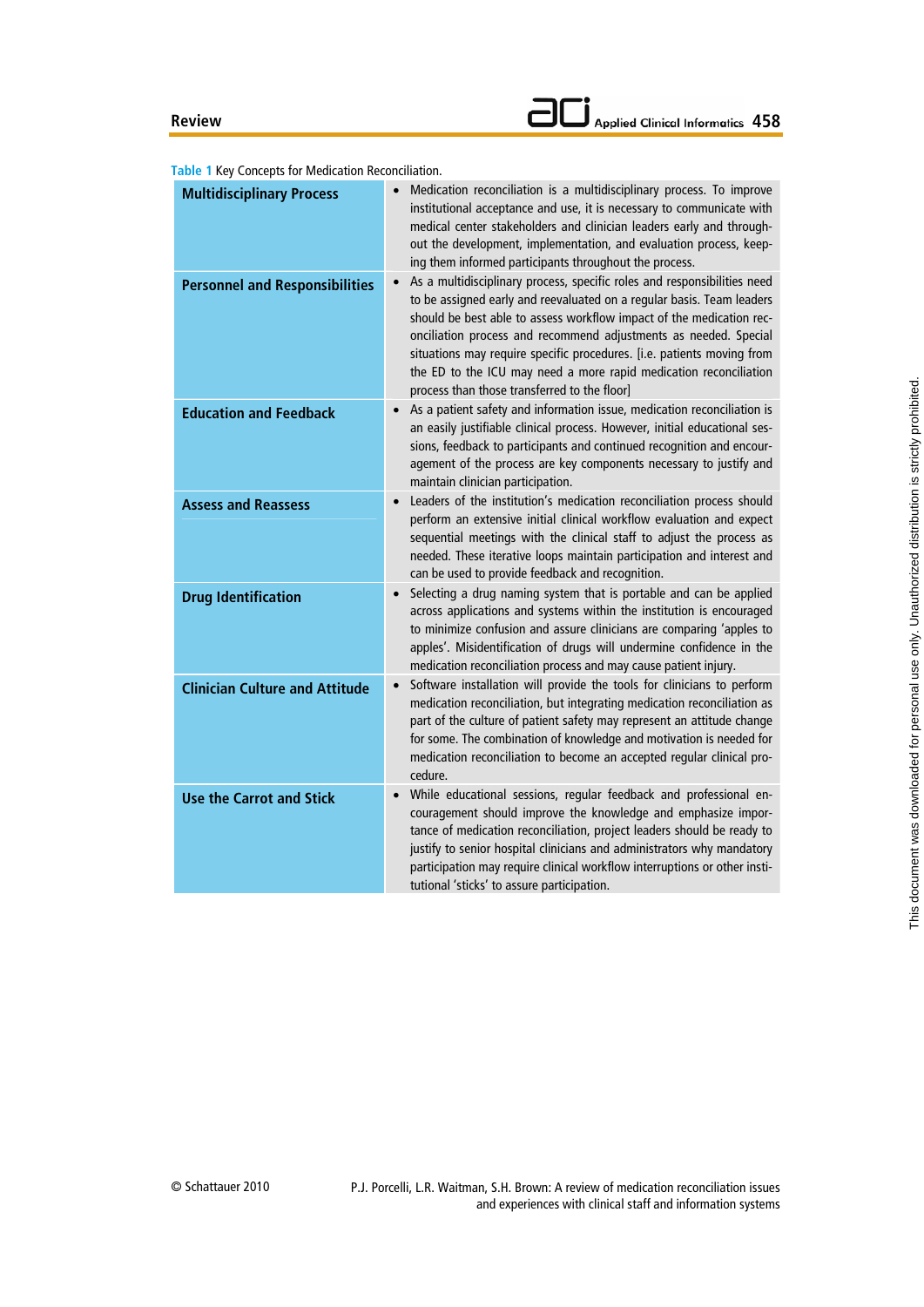# **References**

- 1. Kohn KT, Corrigan JM, Donaldson MS. To err is human: Building a safer health system. Washington, DC: National Academy Press; 1999.
- 2. Institute of Medicine. Crossing the quality chasm: a new health care system for the 21st century. Washington, DC: National Academy Press; 2001.
- 3. Agency for Healthcare Research and Quality . Medical errors: The scope of the problem. Publication No. AHRQ 00-PO37. accessed 1/2/2010.
- 4. The Joint Commission. Using medication reconciliation to prevent errors. Jt Comm J Qual Patient Saf 2006; 32: 230-232. PMID:16649655.
- 5. Pronovost P, Weast B, Schwarz M, Wyskiel RM, Prow D, Milanovich SN, et al. Medication reconciliation: a practical tool to reduce the risk of medication errors. J Crit Care 2003; 18: 201-205. PMID:14691892.
- 6. Leape LL, Cullen DJ, Clapp MD, Burdick E, Demonaco HJ, Erickson JI, et al. Pharmacist participation on physician rounds and adverse drug events in the intensive care unit. JAMA 1999; 282: 267-270. PMID:10422996.
- 7. Kucukarslan SN, Peters M, Mlynarek M, Nafziger DA. Pharmacists on rounding teams reduce preventable adverse drug events in hospital general medicine units. Arch Intern Med 2003; 163: 2014-2018. PMID:14504113.
- 8. Kaushal R, Bates DW, Abramson EL, Soukup JR, Goldmann DA. Unit-based clinical pharmacists' prevention of serious medication errors in pediatric inpatients. Am J Health Syst Pharm 2008; 65: 1254-1260. PMID:18574016.
- 9. Joint Commission on Accreditation of Healthcare Organizations. 2005 National patient safety goals. http://www.jointcommission.org/PatientSafety/NationalPatientSafetyGoals/05\_hap\_npsgs.htm (accessed 1/2/2010).
- 10. Joint Commission on Accreditation of Healthcare Organizations. Medication reconciliation national patient safety goal to be reviewed, refined. http://www.jointcommission.org/PatientSafety/National PatientSafetyGoals/npsg8\_review.htm (accessed 1/2/2010).
- 11. Garg AX, Adhikari NK, McDonald H, Rosas-Arellano MP, Devereaux PJ, Beyene J et al. Effects of computerized clinical decision support systems on practitioner performance and patient outcomes: a systematic review. JAMA 2005; 293: 1223-1238. PMID:15755945.
- 12. US Food and Drug Administration. Electronic Orange Book (EOB) Query data files. filename: UCM163762.zip; http://www.fda.gov/Drugs/InformationOnDrugs/ucm129689.htm; accessed 08//30/2010.
- 13. Chiche L, Thomas G, Canavese S, Branger S, Jean R, Durand JM. Severe hemorrhagic syndrome due to similarity of drug names. Eur J Intern Med 2008; 19: 135-136. PMID:18249310.
- 14. Roth MT, Ivey JL. Self-reported medication use in community-residing older adults: A pilot study. Am J Geriatr Pharmacother 2005;3:196-204. PMID:16257822.
- 15. Beckman AG, Parker MG, Thorslund M. Can elderly people take their medicine? Patient Educ Couns 2005; 59: 186-191. PMID:16257624.
- 16. Corsonello A, Pedone C, Lattanzio F, Lucchetti M, Garasto S, Carbone C, et al. Regimen complexity and medication nonadherence in elderly patients. Ther Clin Risk Manag 2009; 5: 209-216. PMID:19436625.
- 17. Cornish PL, Knowles SR, Marchesano R, Tam V, Shadowitz S, Juurlink DN, et al. Unintended medication discrepancies at the time of hospital admission. Arch Intern Med 2005; 165: 424-429. PMID:15738372.
- 18. Tam VC, Knowles SR, Cornish PL, Fine N, Marchesano R, Etchells EE. Frequency, type and clinical importance of medication history errors at admission to hospital: a systematic review. CMAJ 2005; 173: 510- 515. PMID:16129874.
- 19. Wong JD, Bajcar JM, Wong GG, Alibhai SM, Huh JH, Cesta A, et al. Medication reconciliation at hospital discharge: evaluating discrepancies. Ann Pharmacother 2008; 42: 1373-1379. PMID:18780806.
- 20. Hunt DL, Haynes RB, Hanna SE, Smith K. Effects of computer-based clinical decision support systems on physician performance and patient outcomes: a systematic review. JAMA 1998; 280: 1339-1346. PMID:9794315.
- 21. Yasnoff WA, Overhage JM, Humphreys BL, LaVenture M, Goodman KW, Gatewood L, et al. A national agenda for public health informatics. J Public Health Manag Pract 2001; 7: 1-21. PMID:11713752.
- 22. Hammond WE. The role of standards in creating a health information infrastructure. Int J Biomed Comput 1994; 34: 29-44. PMID:8125641.
- 23. Hammond WE. Call for a standard clinical vocabulary. J Am Med Inform Assoc 1997; 4: 254-255 PMID:9147345.
- 24. Hersh WR. Medical informatics: improving health care through information. JAMA 2002; 288: 1955- 1958. PMID:12387634.

© Schattauer 2010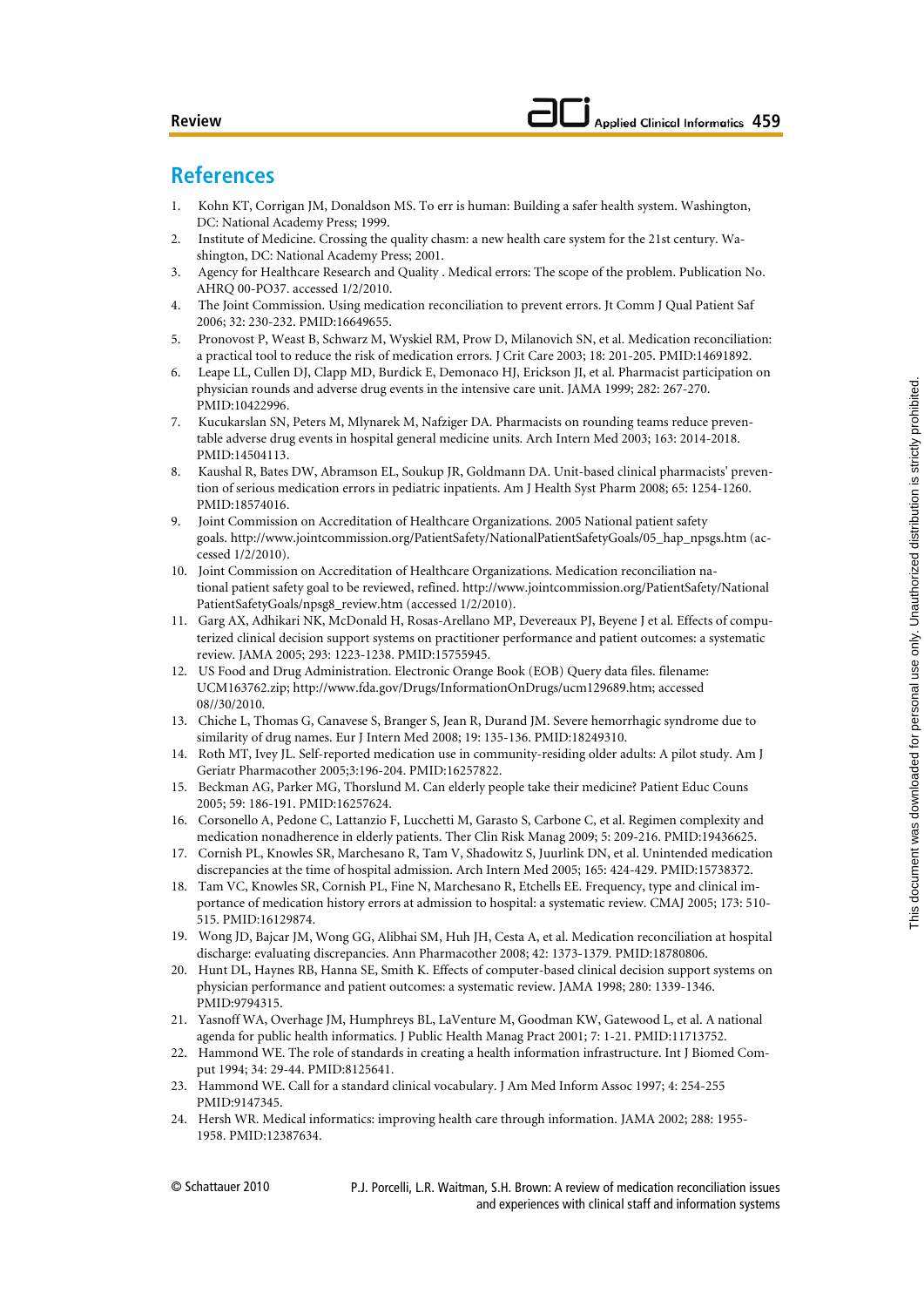- 25. Miller RA, Gardner RM. Summary recommendations for responsible monitoring and regulation of clinical software systems. American Medical Informatics Association, The Computer-based Patient Record Institute, The Medical Library Association, The Association of Academic Health Science Libraries, The American Health Information Management Association, and The American Nurses Association. Ann Intern Med 1997; 127: 842-845. PMID:9382409.
- 26. James DG. A new immunosuppressant: tacrolimus. Postgrad Med J. 1996; 72: 586. PMID:8977938.
- 27. Cimino JJ. Desiderata for controlled medical vocabularies in the twenty-first century. Methods Inf Med 1998; 37: 394-403. PMID:9865037.
- 28. Nelson SJ, Brown SH, Erlbaum MS, Olson N, Powell T, Carlsen B et al. A semantic normal form for clinical drugs in the UMLS: early experiences with the VANDF. Proc AMIA Symp. 2002: 557-561. PMID:12463886.
- 29. Hole WT, Srinivasan S. Discovering missed synonymy in a large concept-oriented metathesaurus. Proc AMIA Symp 2000: 354-358. PMID:11079904.
- 30. Cimino JJ. Battling Scylla and Charybdis: the search for redundancy and ambiguity in the 2001 UMLS metathesaurus. Proc AMIA Symp 2001: 120-124. PMID:11825166.
- 31. Liu S, Ma W, Moore R, Ganesan V, Nelson S.. RxNorm: Prescription for electronic drug information exchange. IEEE IT Professional 2005: 17-23.
- 32. Parrish F, Do N, Bouhaddou O, Warnekar P. Implementation of RxNorm as a terminology medication standard for exchanging pharmacy medication between federal agencies. AMIA Annu Symp Proc 2006: 1057. PMID:17238676.
- 33. Warnekar PP, Bouhaddou O, Parrish F, Do N, Kilbourne J, Brown SH, et al. Use of RxNorm to exchange codified drug allergy information between Department of Veterans Affairs (VA) and Department of Defense (DoD). AMIA Annu Symp Proc 2007: 781-785. PMID:18693943.
- 34. Bouhaddou O, Warnekar P, Parrish F, Do N, Mandel J, Kilbourne J, et al. Exchange of computable patient data between the Department of Veterans Affairs (VA) and the Department of Defense (DoD): terminology mediation strategy. J Am Med Inform Assoc. 2008; 15: 174-183. PMID: 18096911.
- 35. Joint Commission. Using medication reconciliation to prevent errors. Sentinel Event Alert 2006 Jan 25; 35.
- 36. Poon EG, Blumenfeld B, Hamann C, Turchin A, Graydon-Baker E, McCarthy PC, et al. Design and implementation of an application and associated services to support interdisciplinary medication reconciliation efforts at an integrated healthcare delivery network. J Am Med Inform Assoc 2006; 13: 581-592. PMID:17114640.
- 37. Turchin A, Hamann C, Schnipper JL, Graydon-Baker E, Millar SG, McCarthy PC, et al. Evaluation of an Inpatient Computerized Medication Reconciliation System. J Am Med Inform Assoc 2008; 15: 449-452. PMID:18436909.
- 38. Schnipper JL, Hamann C, Ndumele CD, Liang CL, Carty MG, Karson AS, et al. Effect of an electronic medication reconciliation application and process redesign on potential adverse drug events: a clusterrandomized trial. Arch. Intern. Med 2009; 169: 771-780. PMID:19398689.
- 39. Medication Reconciliation: Finding Solutions Through Process Mapping. Joint Commission Resources Quality and Safety Network Resource Guide, Joint Commission Resources, June 26, 2008.
- 40. King AR, Russett FS, Generali JA, Grauer DW. Evaluation and implications of natural product use in preoperative patients: a retrospective review. BMC Complement Altern Med 2009; 9: 38. PMID:19825176.
- 41. Orrico KB. Sources and types of discrepancies between electronic medical records and actual outpatient medication use. J Manag Care Pharm 2008; 14: 626-631. PMID:18774872.
- 42. Lesselroth BJ, Felder RS, Adams SM, Cauthers PD, Dorr DA, Wong GJ, et al. Design and implementation of a medication reconciliation kiosk: the Automated Patient History Intake Device (APHID). J Am Med Inform Assoc. 2009; 16: 300-304. PMID:19261949.
- 43. Lessard S, DeYoung J, Vazzana N. Medication discrepancies affecting senior patients at hospital admission. Am J Health Syst Pharm 2006; 63: 740-743. PMID: 16595814.
- 44. Ferranti JM, Musser RC, Kawamoto K, Hammond WE. The clinical document architecture and the continuity of care record: a critical analysis. J Am Med Inform Assoc 2006; 13: 245-252.
- 45. Dolin RH, Giannone G, Schadow G. Enabling joint commission medication reconciliation objectives with the HL7 / ASTM Continuity of Care Document standard. AMIA Annu Symp Proc 2007: 186-190. PMID:18693823.
- 46. Pronovost P. Medication Reconciliation: A Practical Tool to Reduce the Risk of Medication Errors. Journal of Critical Care 2003; 18: 201-205. PMID:14691892.
- 47. Poon EG, Blumenthal D, Jaggi T, Honour MM, Bates DW, Kaushal R. Overcoming barriers to adopting and implementing computerized physician order entry systems in U.S. hospitals. Health Aff (Millwood) 2004; 23: 184-190. PMID:15318579.